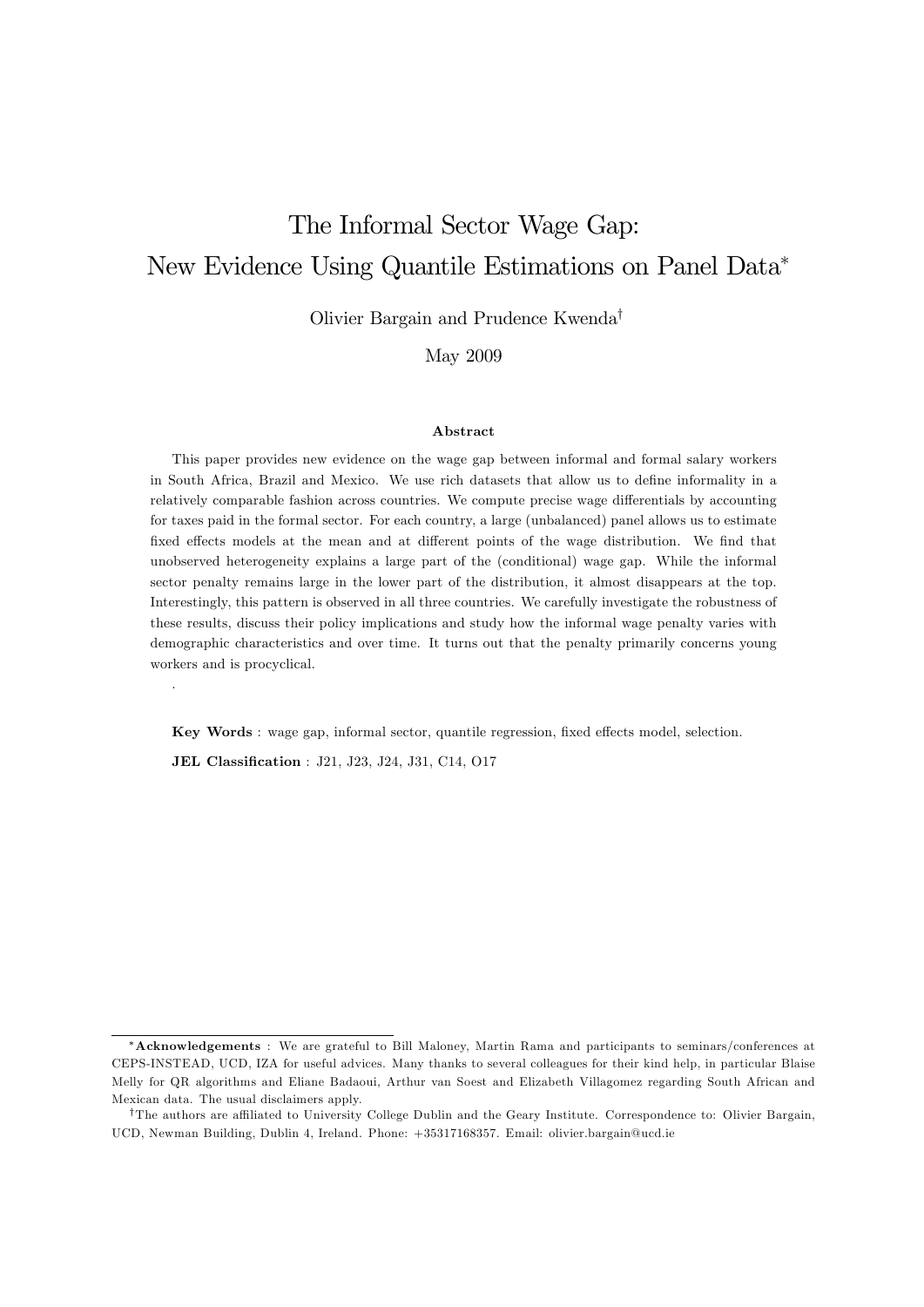## 1 Introduction

The existence of large informal sectors in developing countries has often been cited as a central factor underlying wage inequality, persistent poverty and labor market inefficiencies. According to the traditional view (Fields, 1975, Dickens and Lang, 1985), workers enter informality to escape unemployment and because they are rationed out of the formal sector as a result of an overly regulated labor market. They earn less than *identical* workers in the formal sector – wages in the latter are set above market-clearing prices because of minimum wages, higher unionization or efficiency-wage explanations. Some authors have recently questioned the traditional paradigm, arguing that an important fraction of informal jobs may reflect the voluntary choice of workers given their preferences, skill endowments and competing earnings prospects.<sup>1</sup> If labor markets are competitive, wage equalization should eventually occur – or remaining wage gaps could be justified by compensating differentials in one or the other sector.<sup>2</sup> Recent labor market modelling has combined the two polar views into a dual representation of the informal sector where a competitive or 'voluntary entry' sector coexists with a rationed 'lower-tier' segment (Funkhouser, 1997, Maloney, 2004, Fields, 2005).

In this context, accurate measures of wage differentials across sectors represent an important aspect of the analysis of labor markets in developing countries. Admittedly, they do not constitute a comprehensive measure of welfare nor do they allow testing directly the hypothesis of segmentation on the labor market (Heckman and Sedlacek, 1985, Magnac, 1991, Gindling, 1991, Maloney, 1999); yet they provide a first important step on the way. If inter-sectoral pay inequalities are too large to reáect pure compensating differentials across sectors, they may provide some indication about the possible existence of rigidities and the need for policy action to restore efficiency and to improve the financial conditions of the poorest workers.

Importantly, robust measures of earnings differentials are typically hampered by two caveats. Firstly, unobserved individual characteristics of workers are rarely accounted for. Since unobserved skills may be correlated with both sector choice and earnings, recent studies have implemented two-stage models where selection is jointly specified with the wage regressions, possibly in a dynamic framework (e.g., Gong and Van Soest, 2002, on Mexican data).<sup>3</sup> Recently, Badaoui et al. (2008) have also used the panel structure of the South African survey to control for time invariant unobservables. Interestingly, several authors Önd that unobserved characteristics explain a great deal of the average informal sector wage penalty. Secondly, it may be empirically difficult to draw a line between high- and low-tier informal sectors. While such a dual representation is convenient for modelling purposes, the informal sector is likely to present a high degree of heterogeneity.<sup>4</sup> As a result, the informal wage gap may change very

<sup>1</sup>Evidence of voluntary selection into the informal sector has been particularly compelling for Latin America and for self-employed workers. In particular, see Maloney (1999, 2004) for Mexico but also Yamada (1996) and Saavedra and Chong (1999) for Peru and Brazil.

<sup>2</sup>An apparent informal sector wage penalty could in fact be compensated by non-wage job characteristics in this sector (e.g., independence and job áexibility, training area for young workers, etc.). Inversely, informal workers could enjoy higher wage rates to compensate for the non-receipt of social security benefits (medical coverage, pension) in the formal sector. Yet this is not necessarily the case as the perceived value of these benefits may be low, either because these services are traditionally provided through family support or because workers may be aware of inefficiencies in formal sector protection. They may also balance these benefits against the possibility to avoid taxes in the informal sector (Maloney, 1999).

 $3$ Note also the use of matching estimators by Pratap and Quintin (2006) or the original attempt of Arias and Khamis (2007) to use models of essential heterogeneity to examine the links between earnings performance and the choice of selfemployment and formal/informal salaried work.

<sup>&</sup>lt;sup>4</sup>Notwithstanding, several interesting studies show that the dual representation of the informal sector proves to be a better alternative than polar models. Cunningham and Maloney (2001) represent the informal sector as a mixture of uppertier and lower-tier enterprises (formal sector employment is not an option in their model). Guenther and Launov (2006)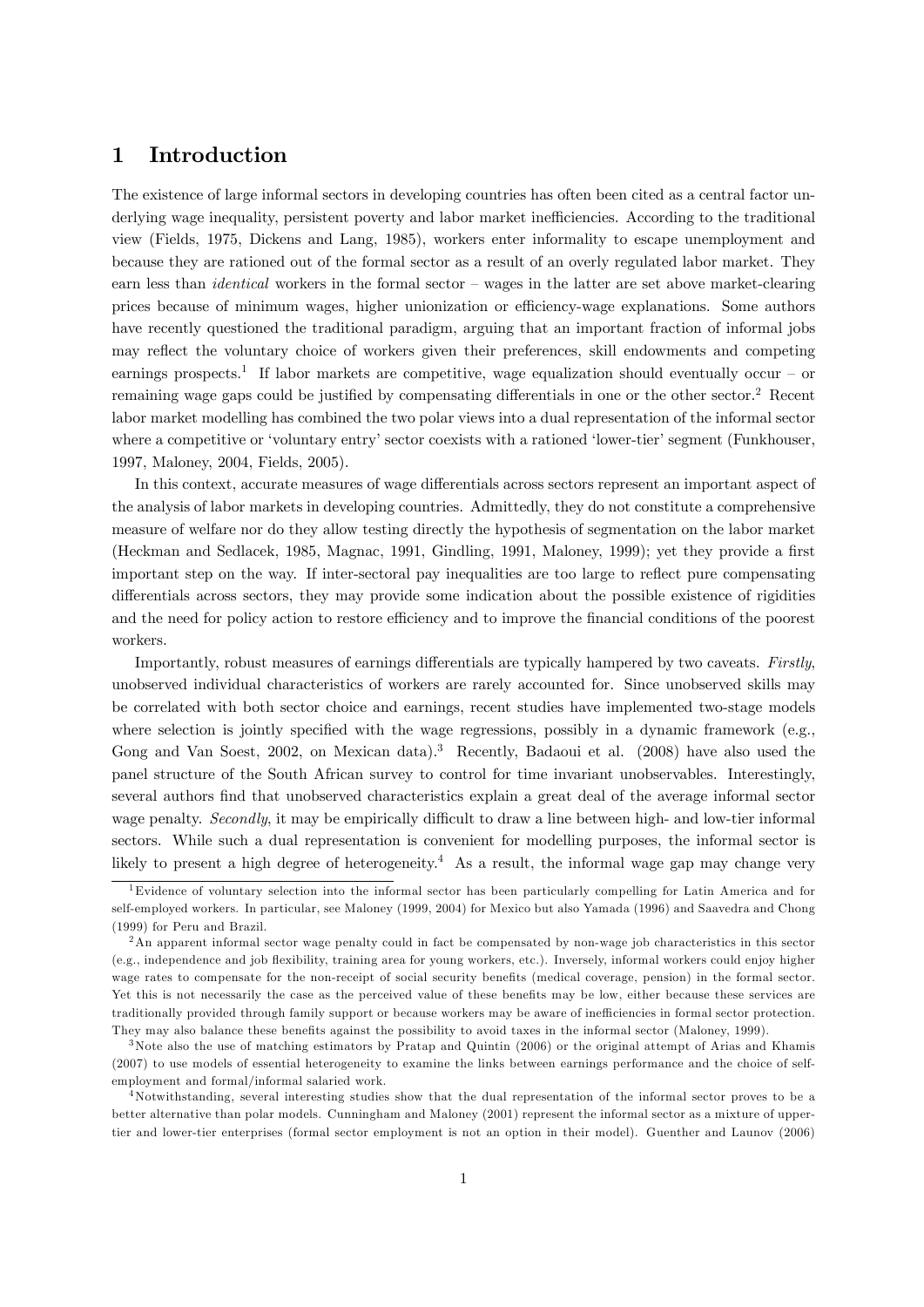gradually along the wage distribution or with workers' attributes. Recent contributions thus depart from simple estimation of the wage gap at the mean, which may suffer from heteroscedasticity and fail to capture important information. Quantile regression (QR) techniques unveil more complex patterns and allowed rich distributional analysis (e.g., Tannuri-Pianto and Pianto, 2002, and Tannuri-Pianto et al., 2004, for Brazil and Bolivia respectively).

This paper provides new evidence on the informal-formal wage gap among salary workers in South Africa, Brazil and Mexico. Our first contribution is an accurate account of raw wage differentials; in particular, we refine usual measures by adjusting wages for the taxes paid in the formal sector.<sup>5</sup> Secondly, we use rich datasets to define informality in the most comparable way across countries, adopting the legalistic view based on the receipt of social security by formal sector employees (and consistent with the payment of taxes and social security contributions by these workers). We show that there is potentially much to learn from international comparisons. Our third and main contribution derives from a methodological perspective. We exploit the availability of large (rotating) panels to estimate the informal wage penalty along the distribution while accounting for workers' unobserved characteristics. Previous attempts have relied on the application of instrumental variable techniques to quantile regression (IV-QR), as suggested for instance by Buchinsky (1998). Acknowledging the difficulty to find convincing instruments for sector choice, we suggest an alternative approach relying on time variation in individual wages and labor market sector histories.<sup>6</sup> The idea is simply to use 'fixed effects' panel regressions at different points of the wage distribution.<sup>7</sup>

New results complete the existing literature for the three countries under investigation. Despite potential differences in the functioning of the labor markets and the nature of informality across countries, interesting similarities are revealed. In all three countries, we observe a raw wage penalty for informal salary workers throughout the wage distribution, partly explained by 'better' observed and unobserved characteristics in the formal sector. Yet a significant penalty remains at the bottom while it tends to disappear at the top in all three countries. Finally, we investigate between-group heterogeneity and time variations of the wage gap. We show in particular that informal wage penalities primarily concern younger workers; also that fluctuations of the wage gap are smoothed out when accounting for unobserved heterogeneity and reveal the procyclical nature of the informal sector penalty.

The paper is organized as follows. Section 2 provides some detailed discussion about labor markets in the three countries under study. Section 3 presents the data selection, the identification of informality and the construction of net wages. The econometric approach is detailed in section 4. Section 5 discusses the empirical results and section 6 reports robustness checks and extensions. Section 7 concludes.

also account for an (unobserved) dual structure of the informal labor market but additionally consider selection bias due to participation decisions (as in Magnac 1991).

<sup>5</sup> The role of taxes on employment and wages in formal and informal sectors has recently received attention in theoretical work (e.g., Albrecht et al., 2006) and empirical studies (e.g., Badaoui et al., 2008, for South Africa).

<sup>6</sup> The mobility of workers between sectors has already been exploited, in particular for Mexico by Maloney (1999) and Gong and van Soest (2002) among others.

 $7$  To our knowledge, this paper is the first application of the fixed effects quantile regression estimator of Koenker (2004) and Canay (2008) to the measure of the informal wage gap.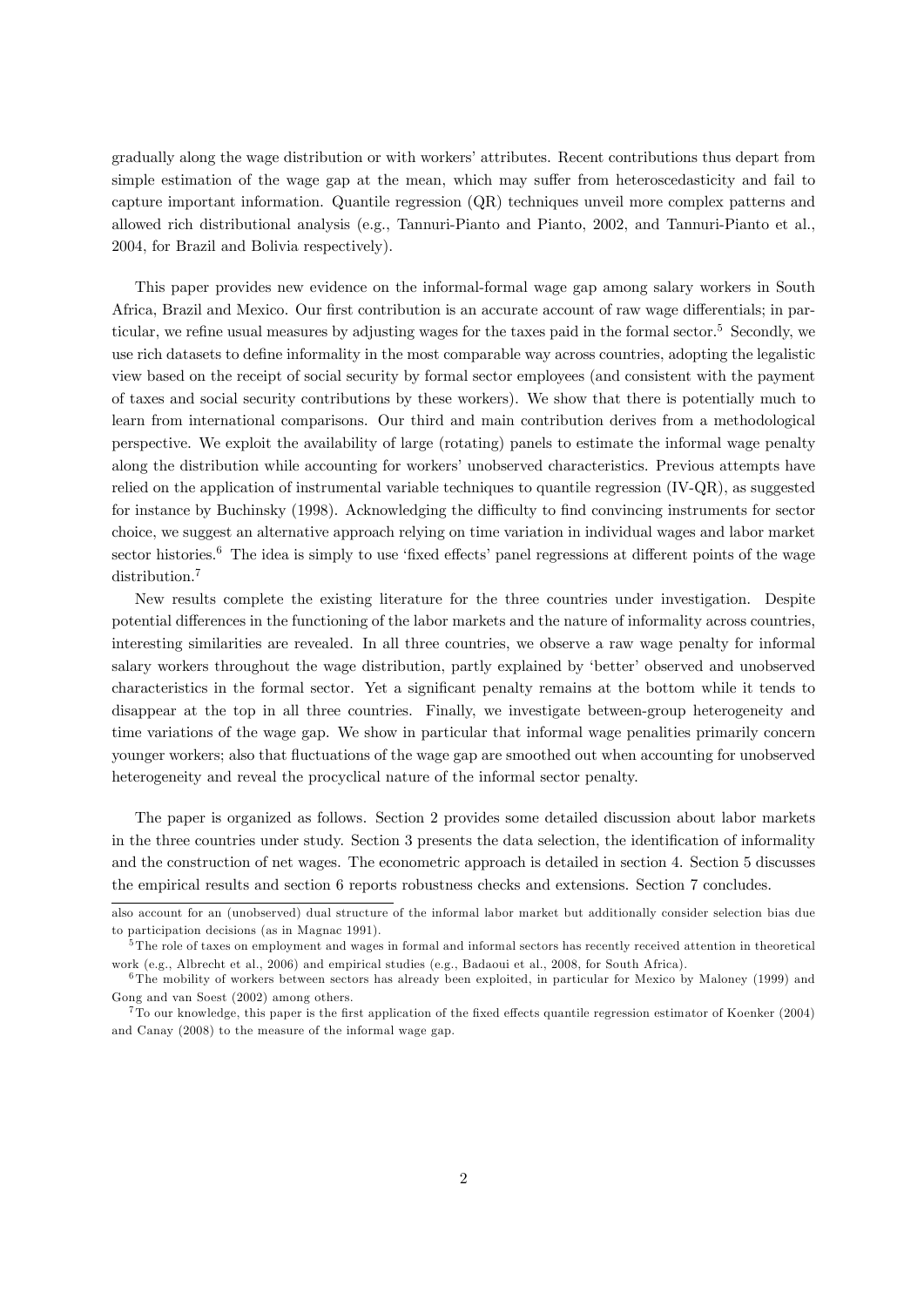## 2 Labor Markets and Informality in Brazil, South Africa and Mexico

The question of informality has received a lot of attention and a large amount of evidence is summarized in Leontaridi (1998), Perry et al. (2007), Jütting et al. (2007), Ruffen and Knight (2007), among others. In this section, we simply provide a brief background description for each country, focussing on the nature of the informal sector and on the recent studies addressing the question of wage differentials and inter-sector mobility.

In Brazil, the informal sector represents a substantial share of national income. According to the Informal Urban Economy Survey 2003 (ENCIF), there are more than ten million informal firms, mostly located in local commerce and small services (69% of all informal workers). The stringent labor legislation is usually blamed for the large informal sector, especially following the 1988 constitutional changes (Barros and Corseuil, 2001). Several macroeconomic crises, with alternating periods of recession and high inflation, may have also contributed to the expansion of the informal sector  $-$  the latter accounts for 87% of the jobs created between 1992 and 2002.<sup>8</sup> For the recent period, the Monthly Employment Survey indicates that informal employment remains high, with a share of total employment fluctuating between 30% and 35% over 2002-2005.

Carneiro and Henley (2001) and Menezes-Filho et al. (2001) show that for some workers, the informal sector may be a desirable form of employment in Brazil; they also find that the large informal wage gap can be explained by selection bias and consequently favor the competitive markets hypothesis. This view seems to be supported by studies on sectoral mobility. Barros et al. (1990) find high mobility rates between sectors in the Sao Paulo region while Ruffer and Knight (2007) argue that there cannot be wage segmentation if there is such free mobility between sectors. In contrast, other studies report evidence of large wage differentials  $-$  that may favor the segmentation hypothesis  $-$  in the lower part of the wage distribution (Tannuri-Pianto and Pianto, 2002).

South Africa is somewhat different from African and Latin American countries. It is indeed characterized by a relatively small informal sector which coexists with high unemployment. The overall proportion in informal employment, formal employment and (narrowly defined) unemployment is estimated to  $24\%$ . 47% and 29% respectively in 2003 (Kingdon and Knight, 2007). However, the size of the informal sector is larger if a broader definition is used, one that includes employees of registered firms who do not receive pension rights or employment insurance.<sup>9</sup>

Several authors point toward sharp segmentation between the formal and informal segments of the labor market (Hofmeyr, 2002, Kingdon and Knight, 2007), highlighting the role of trade unions, collective bargaining and labor standards (work hours, minimum wages) in 'registered' employment. The informal

<sup>8</sup>According to Goldberg and Pavcnik (2003), the trade liberalization in the early 1990s had little direct relationship with informal employment (when defined according to labor contract status). Notwithstanding, it has put a lot of pressure on the tradable good sector, resulting in large movements of labor out of the (formal) manufacturing sector and into the (mainly informal) service sector, with relatively contained unemployment (Hoeck, 2007).

<sup>9</sup> Several studies attempt to explain the distribution of residual labor between disguised unemployment in the free-entry informal sector and open unemployment (cf. Kingdon and Knight, 2001, 2007, and Ruffer and Knight, 2007, for references). The relatively small size of the informal sector is partly on account of the potential hidden costs in the high-tier informal segment (due in particular to land/credit constraints, inhibition of entrepreneurial skills and high crime rate against selfemployed owners, cf. Fields, 2006). Another reason is that reservation wages may be higher in South Africa than in lower income countries. That is, provided that the unemployed receive some support from within or beyond the household, they prefer to remain outside the low-tier informal sector where real income is very low (Kingdon and Knight, 2001, 2007).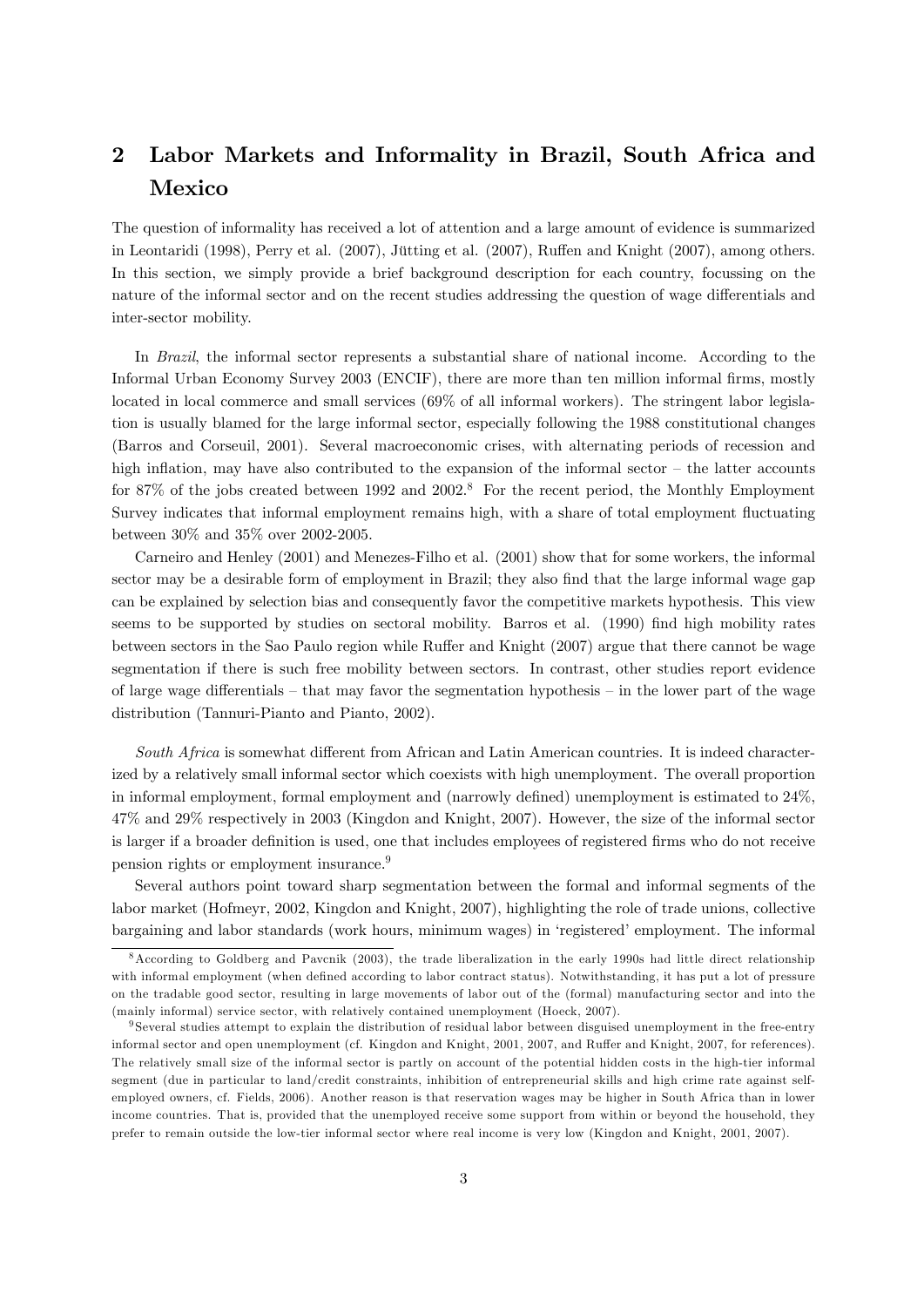sector generally falls outside the labor regulation system, and informal sector wages, being more subject to market forces, are about 60% lower according to Kingdon and Knight (2007). Yet informality seems to be a rather dynamic segment of the South African labor market according to some other studies. For the region of KwaZulu-Natal, Valodia et al. (2006) and Cichello et al. (2005), find that for many workers, the informal sector has generated more employment and shown faster wage progression in the 1990s.

The study of informality in *Mexico* has received a lot of attention in the literature. Evidence describing the informal sector as a desirable destination refers mostly to self-employed workers. Maloney (1999) shows that movement from formal salaried to self-employment is associated with a wage increase. Further evidence for Mexico and Brazil in Bosch and Maloney (2008) is inconsistent with the view of the informal sector as a safety net; indeed they find that the probability of formal workers transiting to an informal job is generally procyclical and formal to informal outflows actually decrease during downturns, thereby mitigating the rise in informality. Studying mobility patterns across business cycles for Argentina, Brazil and Mexico, Bosch and Maloney (2007) suggest that a substantial part of the informal sector, particularly the self-employed, likely corresponds to voluntary entry while informal salaried work may correspond more closely to the standard queuing view, especially for younger workers. Gong et al. (2004) find that entry and exit rates for the formal sector are lower than for the informal sector; the probability of formal sector employment increases with the education level, possibly in response to higher returns to education attached to formal jobs. Gong and van Soest (2002) confirm this view, suggesting that the dual structure is supported for highly educated workers but not for low-educated ones. They also find that the lagged sector state does not affect current wages, once wage differentials and unobserved heterogeneity are accounted for.

## 3 Measuring the Raw Wage Gap

#### 3.1 Data

For Brazil, we make use of the Monthly Employment Survey (Pesquisa Mensal de Emprego, PME) conducted by the Brazilian Statistical Agency (Instituto Brasileiro de Geografiae Estatistica, IBGE). This is a monthly household survey on the six largest metropolitan areas of Brazil (i.e., Belo Horizonte, Porto Alegre, Recife, Rio de Janeiro, Salvador and Sao Paulo), covering 30% of the population. Households are interviewed four months in a row and re-interviewed eight months later for another four months, hence workers are observed at most twice over a two-year period. We use the first and fifth interviews, creating a panel with observations that are a year apart. We focus on years 2002 to 2007.

For South Africa, we use the labor Force Survey (LFS), a rotating panel conducted by Statistics South Africa (Stats SA) and covering all provincial areas, both urban and rural. Twenty percent of the sampling units are rotated out of the survey and replaced with a new sample every six months (either in March and September); workers are therefore observed five times at most over a two-and-a-half year period. We use the waves of September 2001 to March 2007.

For *Mexico*, we rely on the National Occupation and Employment Survey (ENOE) conducted by the Instituto Nacional de Estadistica, Geographica e Informatica (INEGI). This is a quarterly survey with a rotation scheme of  $20\%$ , i.e., workers are observed at most five times over a five-quarter period. The survey is similar to the former Encuesta Nacional de Empleo Urbano (ENEU) but now includes information on rural areas; the ENEU has been used extensively by Maloney (1999), Gong and Van Soest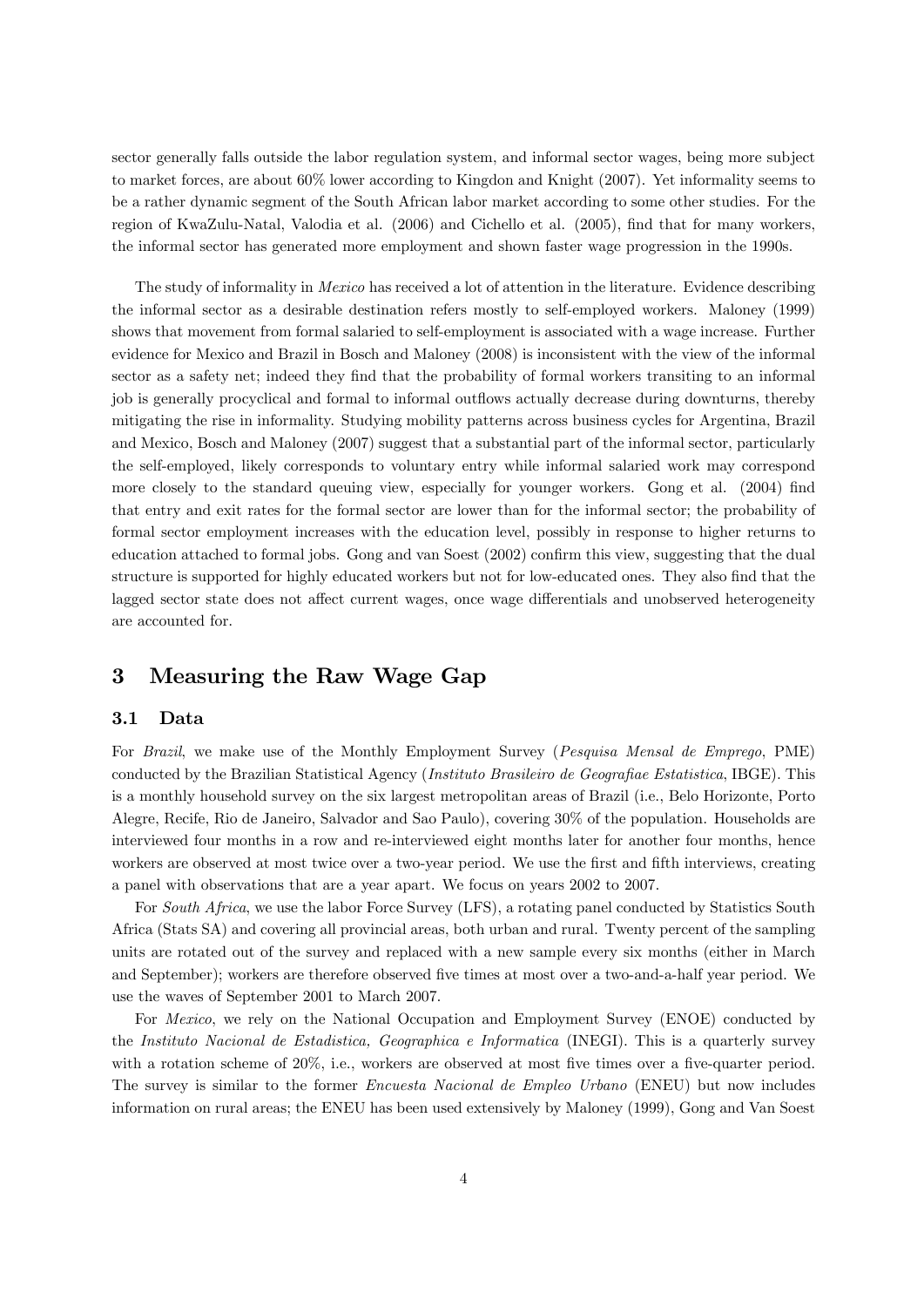(2002) and Bosch and Maloney (2007) to study sectoral mobility. We use data from the Örst quarter 2005 to the third quarter 2008.

These surveys provide information about job characteristics, incomes, work duration, demographics and education, with some limitations however (for instance, non-labor income is missing for Mexico). Also, households are identified over time but individuals are not. Therefore, we construct the individual panel by linking individuals within households over time on the basis of gender, race and age. The attrition resulting from this procedure is relatively high in Brazil (58%) and smaller in South Africa and Mexico (28% and 32% respectively). While it might be expected that workers in the informal sector are more likely to exit from the panel because of higher migration or higher misreporting, we find that sample attrition does not relate to labor market status (see Antman and McKenzie, 2007, for Mexico and Badaoui et al., 2008, for South Africa).

#### 3.2 Defining Informality

An important aspect concerning the data is the possibility to identify informality in a fairly consistent way. There is generally no consensus on how to define the phenomenon of labor market informality in developing economies but most studies opt for either the productive view (based on job types or firm size) or the so-called *legalistic* or *social protectionist* view. In the latter, informality corresponds to the lack/avoidance of formal registration, taxation, regulation of maximum working hours or worker protection standards. These aspects are important for welfare considerations as informal sector workers may experience bad work conditions (e.g., no social protection) at the same time as lower wages. We opt here for the legalistic view using definitions which are as comparable as possible across countries.<sup>10</sup>

For Brazil, the PME does not have explicit information on benefits but workers are asked whether they hold a formal/registered labor contract (i.e., have a signed labor card or carteira assinada). This contract entitles them to receive state-mandated benefits such as medical coverage and pension. Workers whose job is not regulated by a formal labor contract are then classified as belonging to the informal sector. Similar choices are made by Amuedo-Dorantes (2004) and Tannuri-Pianto and Pianto (2002) using the 1999 Brazilian household survey. The latter study and Henley et al. (2007) show that this simple definition seems to capture some of the other features commonly used when defining informality (including firm size and job types). For South Africa, the LFS contains several questions regarding fringe benefits and other aspects of the job that can be used to identify the sector, in particular questions regarding whether the firm provides medical aid and deducts unemployment insurance contributions. This measure of informality significantly overlaps with the self-reported status also provided in the data. The informal sector in *Mexico* is frequently defined along the productive view, both in recent studies (e.g., Maloney, 1999, Gong and van Soest, 2002) and by Mexican authorities. In contrast, and to improve comparability with other countries, we opt for a characterization more in line with the legalistic view and based upon whether employees contribute to (and benefit from) social security (see also Martin, 1999, Bosch and Maloney, 2007, 2008).<sup>11</sup>

 $10$  The challenge arising from the difficulty to define informality in a uniform fashion given the non-uniformity of the data sources and the more fundamental differences across labor markets is discussed in other comparative studies like Marcouiller et al.,  $(1997)$ , Duryea et al.  $(2007)$ , Bosch and Maloney  $(2007)$ , Jütting et al.  $(2007)$  and Perry et al.  $(2006)$ .

 $11$  Gong et al. (2004) compare the classifications according to the three definitions used for Mexico over the period 1992 to 1995 (job type, firm size, social protection) and find that definitions do not overlap perfectly but the transition patterns between sector are relatively similar.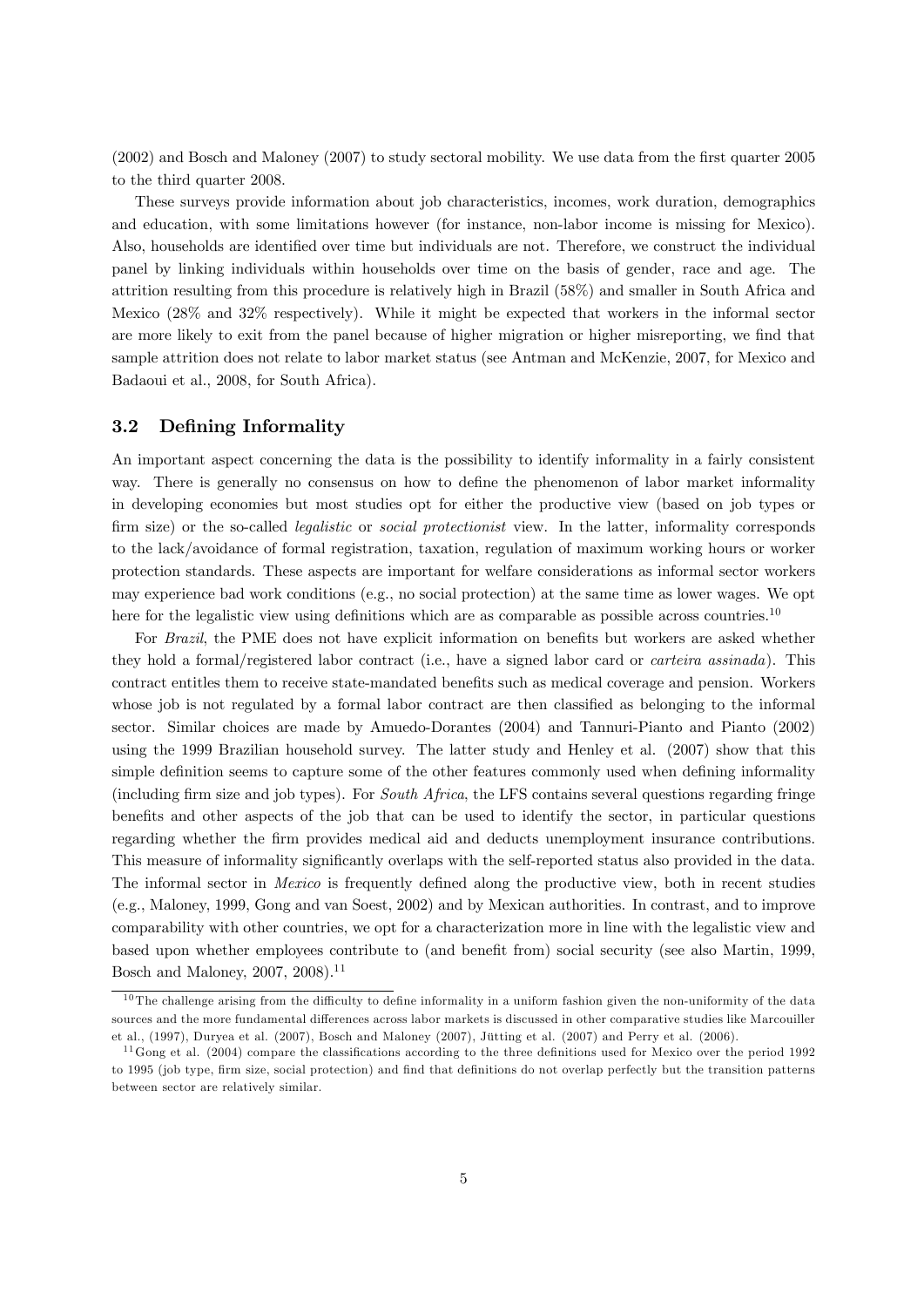#### 3.3 Sample Selection

We restrict samples to men aged 15-65 and not engaged in any form of education. The main reason for focussing on men only is that a large share of women in the three countries under study are not active or are engaged in unpaid work. Including women would require to account for participation in the labor market which is not yet standard in quantile estimations (see Albrecht et al., 2004). We select only workers in the private sector, which excludes unpaid family workers (whose implicit earnings are difficult to evaluate) and public sector employees; for the latter, there are indeed important differences in institutional mechanisms regulating wages, both across countries and compared to the private sector. We restrict the sample to workers that are observed at least twice in the data and whose observations are consecutive over the periods of the survey.<sup>12</sup>

Moreover, we focus on urban sectors for both Brazil and Mexico; for South Africa, we keep both urban and rural areas to avoid reducing the sample size too much and because the distinction is not clear in the survey (see Vink et al., 2004). In South Africa (resp. Brazil), whites and asians (resp. asians) are excluded from the sample as they represent less than 1% of the informal sector. Results do not change significantly when including these groups. As in Badaoui et al. (2008), we focus on salary workers. Self-employed workers form a vastly heterogeneous group, from street vendor to professional independent workers, and deserve a particular study. Also, self-employment income is typically subject to substantial measurement error and incorporates other elements (e.g., returns to risk) that would not be included in wages. This selection leaves a sample size of 13,710 men for Brazil, 9,099 men for South Africa, and 100,868 men for Mexico. Summary statistics are reported in Table 2 in the Appendix and discussed below.

#### 3.4 Adjusted Wages

Real hourly wages are calculated from the gross monthly wages and reported work hours in the primary job. For the sake of comparability between countries and over time, earnings are converted into 2002 international dollars using relevant CPI deáators and PPP adjustment factors drawn from the World Development Indicators. The premium associated with formal sector employment is overestimated if taxes paid by registered workers are ignored. Thus we use available information to adjust gross wages for taxes in this sector, which is consitent with the chosen definition of formality. As often, it is difficult to evaluate the value of medical coverage for formal sector employees and almost impossible to account for the present value of future benefits such as pensions. If we consider these benefits as part of a pure insurance mechanism, however, it is consistent not to correct formal sector wages for social security contributions.<sup>13</sup>

Adjusting for taxes is often seen as a difficult exercise considering the limited information in household/labor force surveys. Yet we argue that the datasets at hand and the nature of the tax systems in the countries under study allow for a reasonable approximation of the taxes paid on labor income.<sup>14</sup> All three countries are characterized by a progressive income tax system as summarized in Table 1, but the

 $12$  In the final selection, all Brazilian workers are observed only twice; for South Africa and Mexico, respectively 40% and 80% of the workers are observed at least three times.

<sup>&</sup>lt;sup>13</sup> We have nonetheless calculated these contributions in order to compute more accurately taxable income, often based on gross income minus part of social security contributions.

 $14$  Details of the imputation process are available on request. Descriptions of the tax-benefit systems in force in South Africa is available from the South African Revenue Service (http://www.sars.gov.za) while those for Brazil and Mexico can be found in Immervoll et al  $(2007)$  and Absalón and Urzúa  $(2008)$  respectively.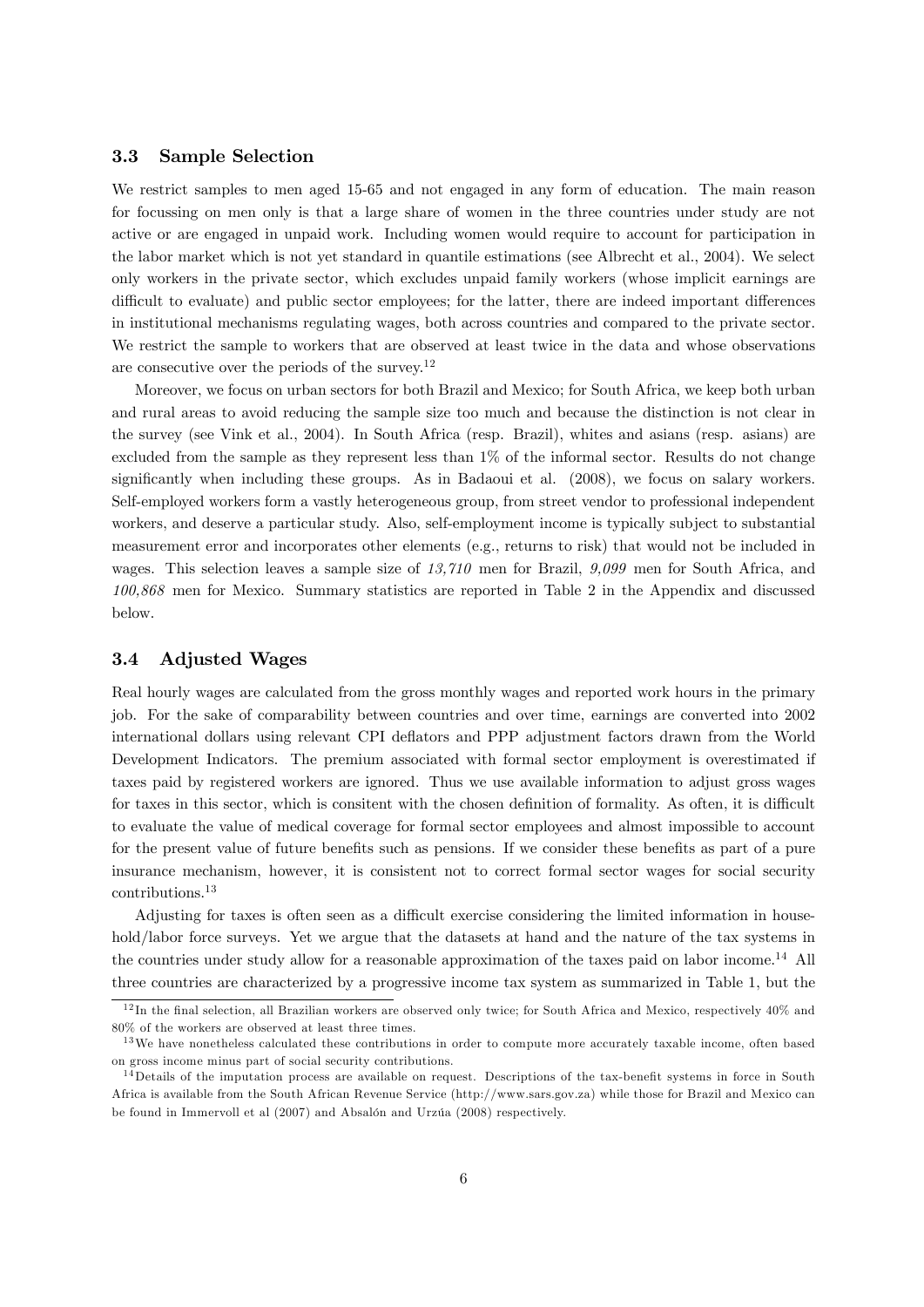top marginal tax rates are not very high by international standards (27.5% in Brazil and 28% in Mexico). A áat rebate (depending on age) is applied in South Africa country while in Mexico, a refundable (and progressive) tax credit benefits those earning less than twice the minimum wage. In these countries, income taxation is purely individualized while in Brazil, taxpayers can also file jointly and benefit from a deduction for each dependent relative (spouse, if inactive, and children aged under 22, or 25 if in education). We have used available information on family links for the main adults in the household and assumed that other adults were single. For the latter, we thus potentially overestimate tax liabilities; yet most of them are young workers with low wages, and hence likely exempt from tax payment (as detailed below, only the top 20% of the gross wage distribution is liable for income tax). Another usual limitation to tax calculation is the absence of information concerning capital income, which is therefore excluded from the tax base in our simulations. This should concern only a very limited number of people at the very top of the distribution.

#### 3.5 Data Description

Table 2 in the Appendix shows that wages are on average larger in the formal sector in all three countries, with a larger average gap in South Africa. Using previous definitions, we find that informality as a fraction of total salary work is large in Mexico (43% of our selected sample) and more modest in South Africa (around 11%) and Brazil (15%). In the latter country, it is lower than the 30% reported in Section 2 because of the selection (women and self-employed, excluded from our final sample, are disproportionately represented in the informal sector). We find that informal workers are more concentrated at the bottom of the pooled wage distribution in South Africa and Brazil; in Mexico, workers of informal and formal sectors are more evenly distributed.

We estimate the propensity to be in the informal sector using a simple probit model. Results are reported in table 3 in the Appendix. It seems that there is a U-shaped relationship between age and informality, that is, the young and the old workers are more likely to be in the informal sector. In South Africa and Mexico, the probability of being formal increases with education. For Brazil, only secondary schooling or higher (i.e., more than 11 years of schooling) guarantees a significantly smaller probability of being informal. A weaker link between informality and lower educational attainment in this country is also reported in Henley et al. (2007).

Graph 1 reports the results in the form of average tax rates faced by workers at different points of the gross wage distribution. It clearly shows that the redistributive effect of taxes in Brazil and South Africa is limited to the top of the distribution. The progressive effect is more substantial in Mexico thanks to the refundable tax credit which subsidizes the first 70% of the formal sector distribution. Positive taxation kicks in for all three countries at about the same level, i.e., around 1.2-1.3 times the median wage. As a result, taxation is responsible for slightly reducing the informal wage penalty for the top quarter of the distribution in all three countries, while it actually increases the informal wage gap for the first  $70\%$  in Mexico.

## 4 Econometric Approach

We first estimate standard Mincer wage equations at the mean and various quantiles using pooled years data for each country. Explanatory variables comprise standard human capital variables (age, age squared, education) and the individual/household characteristics reported in table 2 (race, number of children, marital status, regions). Ideally we would like to compare workers on a like-for-like basis within a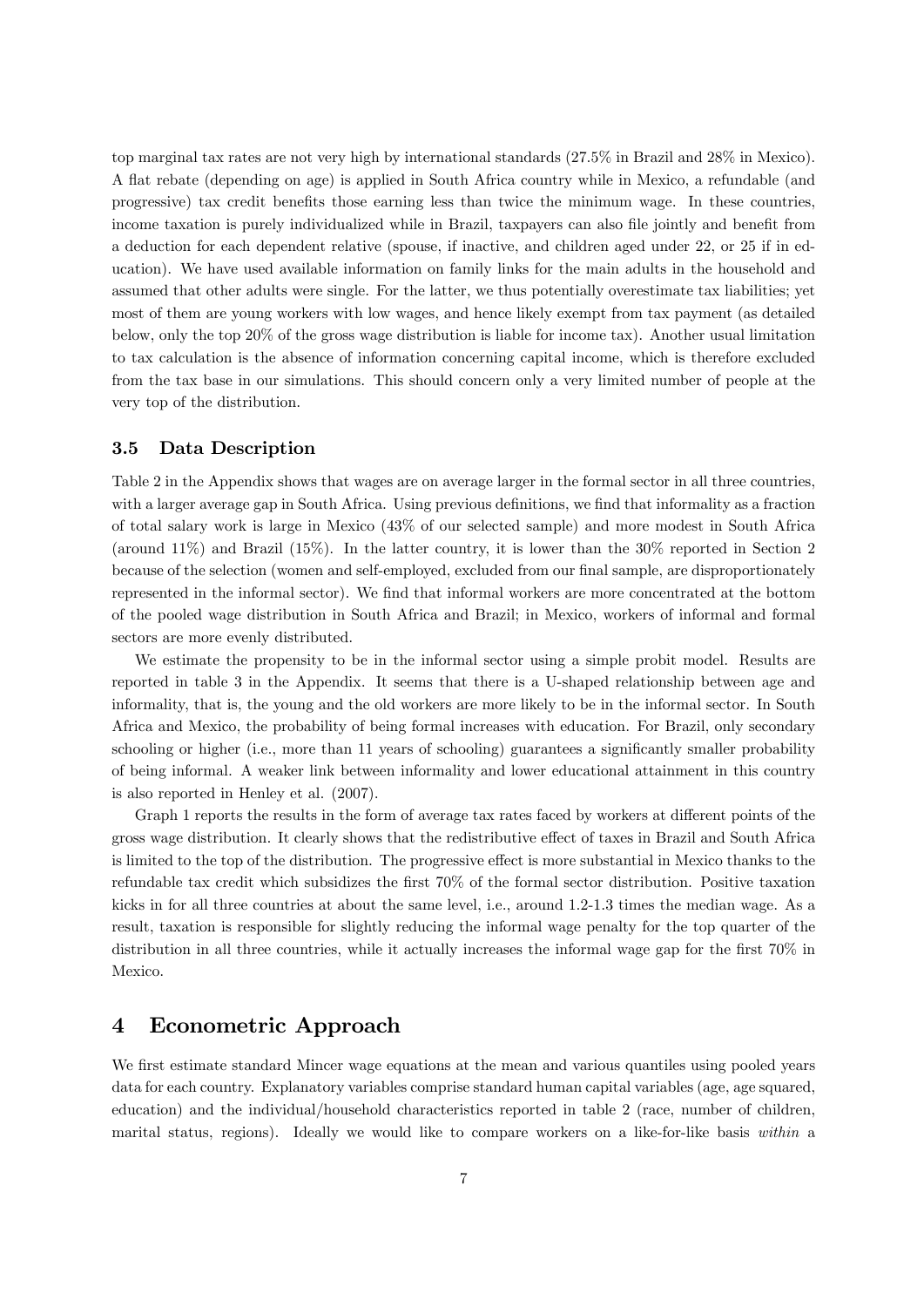

Figure 1: Distribution of Average Tax Rates

certain economic sector. Because this would reduce sample size too much, we conduct estimations on the whole selection of workers and simply add broad industry dummies to control for the possible structural differences between formal and informal sectors.

Next, we rely on panel data to identify (time-invariant) unobserved heterogeneity. We first estimate a fixed effects model on (unbalanced) panel data for each country and compare the result to standard OLS. Denote I the informal sector dummy,  $x_{it}$  a set of controls,  $\alpha_i$  the time-invariant heterogeneity (the individual fixed effect) and  $\varepsilon_{it}$  an i.i.d. normally distributed stochastic term accounting for possible measurement error. The model is simply written:

$$
y_{it} = \alpha_i + \gamma_t + x_{it}\beta + I_{it}\delta + \varepsilon_{it}
$$

where  $E[\varepsilon_{it}|\alpha_i,x_{it},I_{it}] = 0$  for all individuals i and periods t. The fixed effects (FE) estimator is consistent even if unobserved characteristics are correlated with both selection and wages, as long as those characteristics are constant over time. It will be biased only if sectoral selection is correlated with the wage variation between periods, for instance if workers move across sectors as a response to anticipated changes in relative wages. The estimated coefficient  $\hat{\delta}$  is interpreted as a measure of the informal sector wage penalty/premium. Using the 'stayers' as the reference group, this wage premium/penalty is derived from the groups of people moving in or out of the informal sector. The intuition for the identification of the wage gap is best illustrated with a simple two-period example. Assume that, with a strictly positive probability, some individuals move from the informal sector to the formal sector and others move in the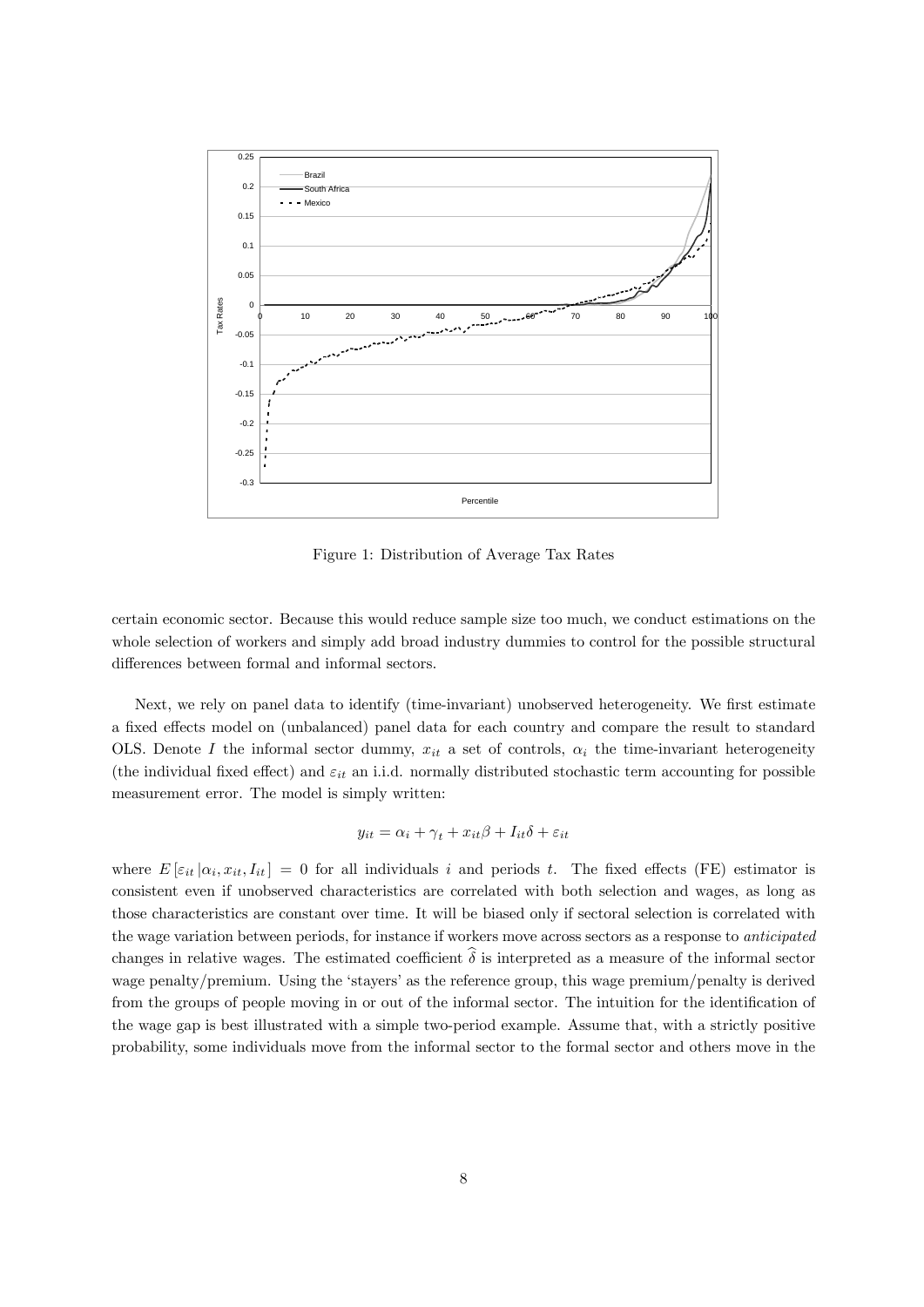opposite direction between period 1 and period 2. Asymptotically, we can observe:

$$
E[y_{i2} - y_{i1} | I_{i1} = k, I_{i2} = k] = \Delta \text{ for } k = 0, 1
$$
  
\n
$$
E[y_{i2} - y_{i1} | I_{i1} = 0, I_{i2} = 1] = \Delta + \delta
$$
  
\n
$$
E[y_{i2} - y_{i1} | I_{i1} = 1, I_{i2} = 0] = \Delta - \delta
$$
  
\nwith  $\Delta = \gamma_2 - \gamma_1 + (x_{i2} - x_{i1})\beta$ .

Identification on the population of 'movers' (second and third lines above) is standard. Yet we check later that these sectoral moves are not purely due to measurement error but rather correspond to actual job changes. Also, we assume for now that the wage penalty  $\delta$  is constant over time (we relax this assumption in section 6).

Next, we consider the extension of the standard QR model to longitudinal data. For any worker  $i$ , we can write the  $\tau^{th}$  quantile of the y distribution conditionally on observables as:

$$
F_{y_{it}}^{-1}(\tau \mid x_{it}) = \alpha_i + \gamma_t(\tau) + x_{it}\beta(\tau) + I_{it}\delta(\tau), \forall \tau \in [0,1].
$$

Fixed effects  $\alpha$ 's have a pure *location* shift effect on the conditional quantiles of the response (i.e., they affect all quantiles in the same way). As explained by Koenker (2004), it is unrealistic to attempt to estimate distributional shift  $\alpha_i(\tau)$  if the number of periods of observations is too small. This is the case in the present study, and we can only estimate an individual specific location-shift effect. Importantly, however, the effects of the covariates are permitted to depend on the quantile of interest, in particular the informal sector premium/penalty  $\delta(\tau)$ . Following Koenker (2004), we can estimate this model for several quantiles simultaneously by solving:

$$
\min_{\alpha,\beta,\gamma,\delta} \sum_{i=1}^{N} \sum_{j=1}^{J} \sum_{t=1}^{T} w_j \rho_{\tau_j} (y_i - \alpha_i - \gamma_t(\tau_j) - x_{it}\beta(\tau_j) - I_{it}\delta(\tau_j)) \tag{1}
$$

where  $\rho_{\tau}(u) = u(\tau - 1(u \le 0))$  denotes the quantile loss function, with  $1(\cdot)$  the indicator function. The  $w$  weights control for the relative influence of the  $J$  quantiles on the estimation of the fixed effects (in the application we simply use Tukey's trimean weights:  $w_j = 0.5 - |j - 0.5|$ . As the dimensions of this problem are extremely large, it is not possible to time-demean the data as often done for FE estimations. Fortunately, the design matrix has a very sparse structure  $-$  the majority of its elements are equal to 0  $\alpha$  – and can be handled by the algorithm of Koenker and Ng (2005). An alternative and simpler approach to estimate fixed effects quantile regression  $(FE-QR)$  has been recently suggested by Canay (2008). It exploits the assumption that  $\alpha$  terms are pure location shifters, so that they can be estimated in a first step by traditional mean estimations (for instance by OLS estimator in first differences). Then it is possible to use the estimated  $\hat{\alpha}_i$  in order to regress corrected wages  $\hat{y}_i = y_i - \hat{\alpha}_i$  on covariates by traditional QR in order to obtain coefficients of interests, namely  $\beta$ ,  $\gamma$  and  $\delta$ . We found that both methods lead to very similar results (a detailed comparison is available upon request).

## 5 Empirical Results

#### 5.1 Characterizing the Movers

Because we consider quantile estimations, we do not model sector choice explicitly in this paper, as can be done in switching models or their extension to panel data (e.g., Gong and van Soest, 2002). Nonetheless,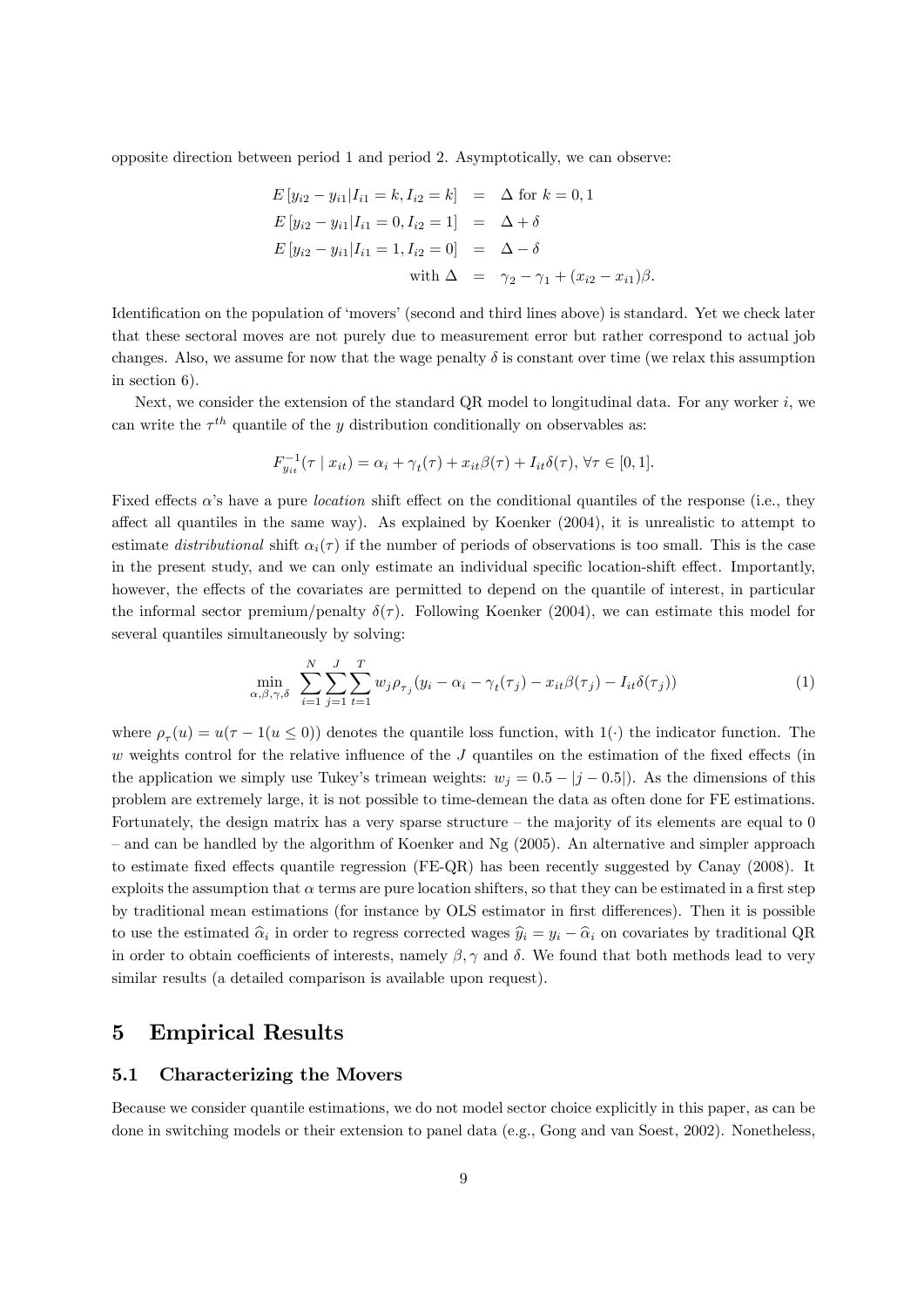

Figure 2: Distribution of Movers in/out of the Informal Sector

movers play a key role in the identification of the wage gap and deserve some attention. We first check that the number of transitions across sectors is large enough for a valid use of the FE estimator. We find that 8% of panel observations in Brazil, 12% in South Africa and 24% in Mexico correspond to sectoral moves, which are reassuring numbers regarding the possibility to identify fixed effects.<sup>15</sup>

Secondly, we check that transitions across sectors are large enough at quantile levels, i.e., are not specifically restricted to certain groups of workers. Figure 2 depicts the number of movers in and out of the informal sector between two periods on average. For the sake of comparability, it is expressed as a proportion of the size of base-period informal sector quintiles. It turns out that a substantial number of workers move in both directions and do so at all earnings levels. Transitions are slightly more frequent in the upper quintiles in South Africa and Mexico and occur more often from informal to formal sector (especially in Mexico and in lower quintiles in Brazil).<sup>16</sup> We further characterize the movers by running additional probits (dependent variable equals to one if the worker moves). It turns out that movers are not extremely different from the overall selected population in terms of their observed characteristics (pseudo-R2 are around 0.02 for Brazil, 0.06 for South Africa and 0.01 for Mexico).<sup>17</sup> We also find that those moving from formal to informal sectors are not significantly different from workers going in the other direction.

Finally, an important robutness check pertains to the validity of inter-sector moves. In section 6, we verify that transitions are associated with job changes and are not purely driven by measurement error.

#### 5.2 Estimation Results

In the rest of this section, we illustrate the results graphically. For each country, we report the estimated coefficient  $\hat{\beta}$  (the informal wage penalty) from OLS, QR, FE and FE-QR. In table 5 in the Appendix,

<sup>&</sup>lt;sup>15</sup> The lower rate for Brazil partly translates the fact that workers can move at most once, as explained above. When ignoring worker who move more than once in the two other countries, flows become more comparable.

 $16$  We refrain from drawing any direct conclusions regarding the reasons behind these inter-sector flows as they are mere ërawítransitions. A more in-depth interpretation would require some adjustments for turnover and job creation as performed in Bosch and Maloney (1997) and Maloney (1999). Note also that better wage prospects only partly explain why people move. We find that transitions (in either direction) are associated with wage increases in the upper part of the distribution but with wage losses at the bottom, especially those leaving the formal sector. These additional results are available upon request.

 $17$  Only a few characteristics are significant. Movers seem to be younger and single. Moves occur more frequently within certain sectors (e.g., construction and trade Brazil). There is no clear evidence for the role of education.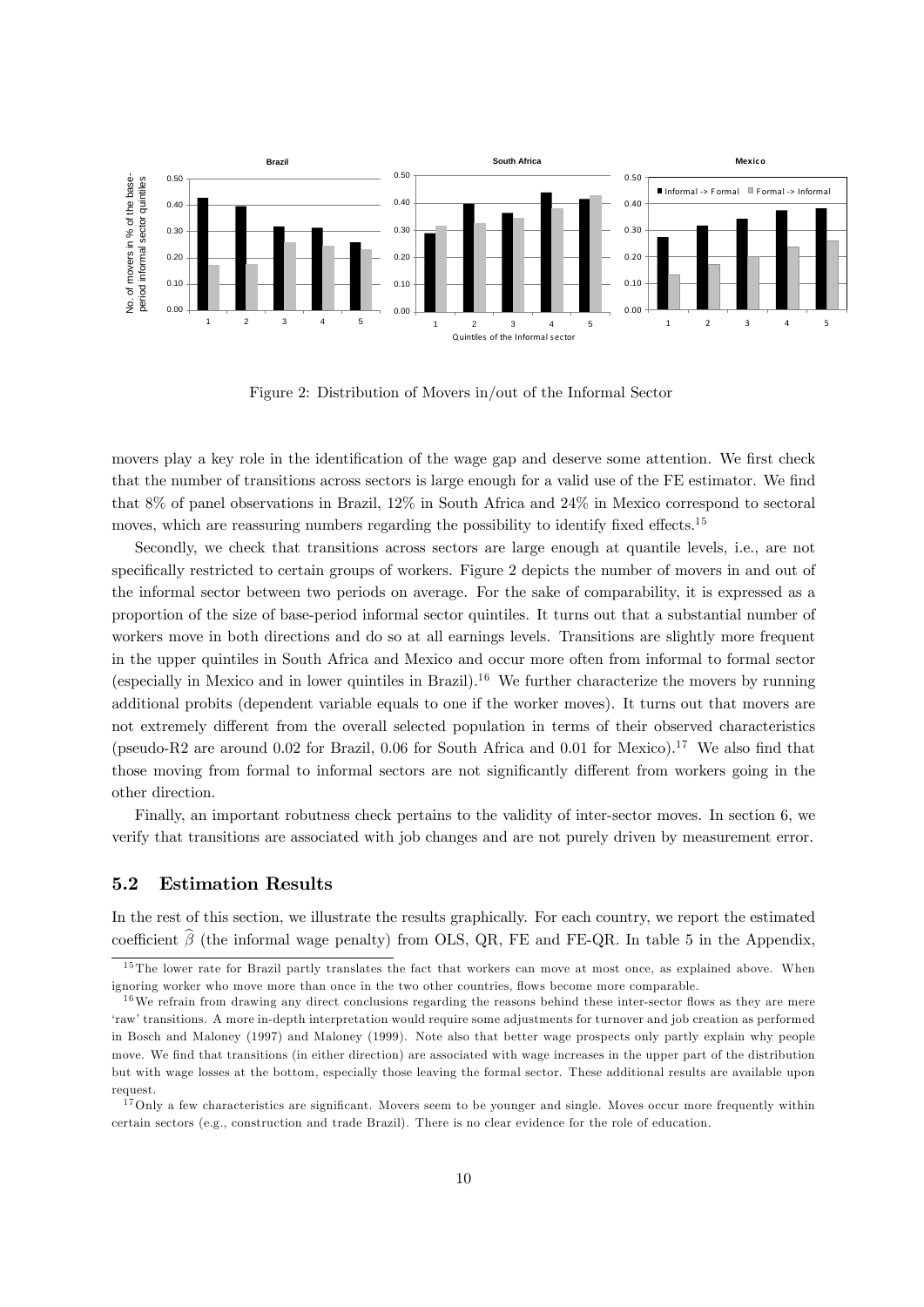we also report the informal wage penalty at the mean and for three quantiles as well as (bootstrapped) standard errors.

Because of space limitation, we have not reported the full estimation tables, which are available upon request. Their Öndings can be summarized as follows. Returns to education typically increase with the education level. Another standard result is that returns to experience (here proxied by age) generally increase as we move to higher quantiles; the same is true for education (except at lower education levels in Mexico and for university education in South Africa). Many interpretations are possible, including that higher ability workers obtain higher returns to a given experience/education level, benefit from higher school quality, etc. More country-specific results also appear, for instance regional differences (e.g., workers in Sao Paulo benefit from higher pay) and differences by race in Brazil and South Africa. Results of FE regressions are less easy to comment upon since only time-variant regressors can be included.

#### Brazil

Figure 3 confirms the existence of an informal sector wage penalty for Brazil. According to pooled QR results, it is very large at lower quantiles and moderate at the top. Estimates of the FE-QR give similar results but display a smaller penalty along the whole distribution.<sup>18</sup> Precisely, the (conditional) wage penalty for informal workers ranges between 8% at the bottom (compared to 17.5% with pooled QR) to around zero at the top. Interestingly, these results are qualitatively close to those of Tannuri-Pianto and Pianto  $(2002)$  who use an IV-QR approach – we discuss this point further in the concluding section.



Figure 3: Fixed Effects Estimations for Brazil

#### South Africa

For South Africa, figure 4 reports a wage penalty of around 69% at the median according to QR on the pooled sample, slightly larger than the average penalty. It is in line with recent results of Kingdon and

<sup>&</sup>lt;sup>18</sup>Note that standard errors are smaller when using standard FE estimations since many less variables are used.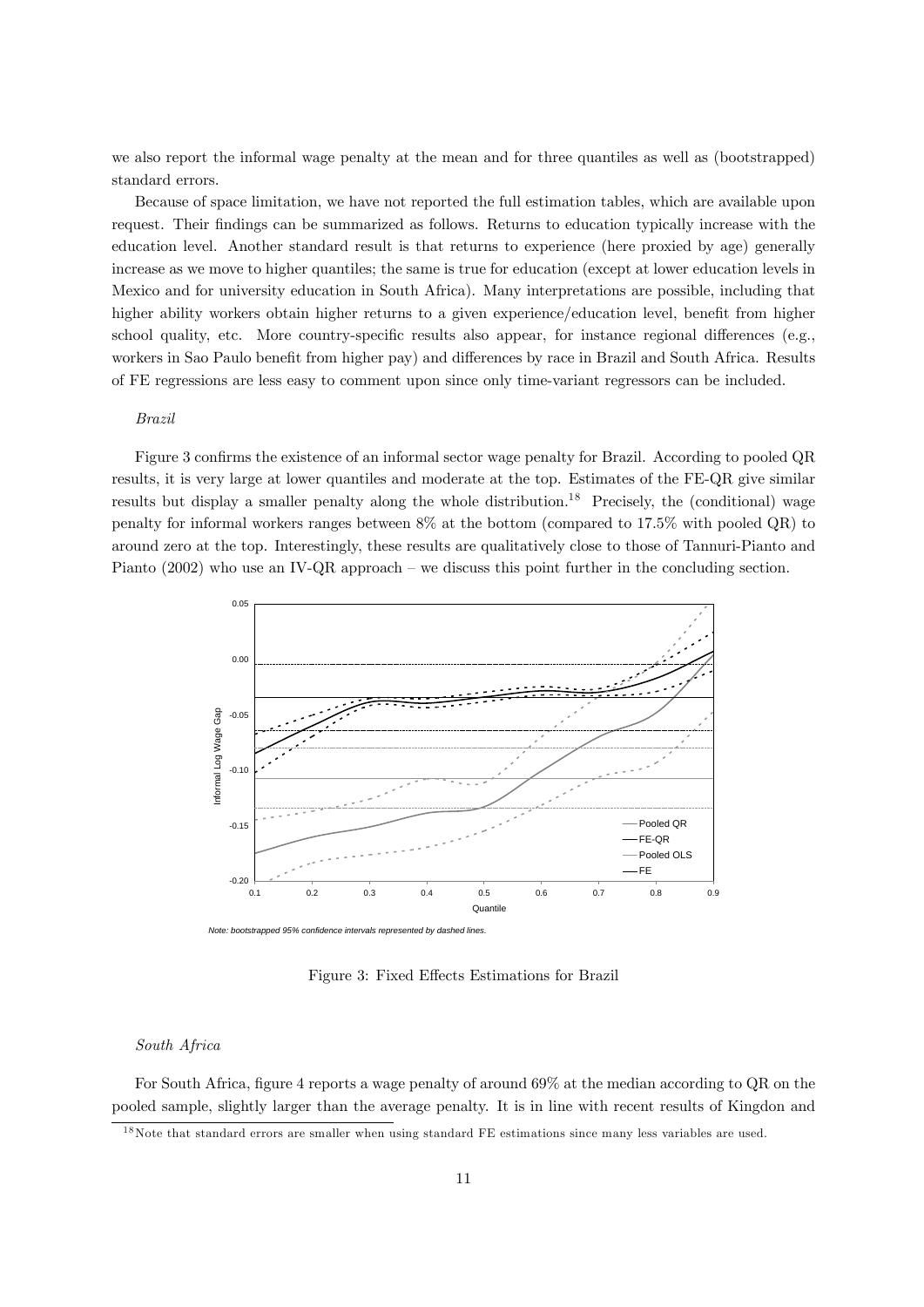Knight (2007). When accounting for unobserved heterogeneity using FE, the (conditional) wage penalty decreases at all levels, down to around 18% on average.<sup>19</sup> Interestingly, the wage gap is not longer uniform and a similar pattern to Brazil emerges: the conditional gap disappears almost completely at the top and a large penalty remains at the bottom (between  $23\%$  and  $36\%$  according to the  $95\%$  confidence interval).



Figure 4: Fixed Effects Estimations for South Africa

#### Mexico

Results for Mexico are presented in figure 5. Pooled QR are very similar to what we obtain for Brazil, with a wage penalty ranging between 30% and 5%. Like in Brazil and South Africa, accounting for FE considerably decreases the extent of the penalty. The remaining wage gap tends to disappear at the top while it is significant and still large (around  $15\%$ ) at the bottom. That is, when focussing on salary workers, our results indicate that the nature of the Mexican labor market is not genuinely different compared to the two other countries under consideration.<sup>20</sup>

## 6 Robustness Checks and Extensions

#### 6.1 Job Movers

Admittedly, inter-sector moves could reflect mere measurement error, i.e., flaws in reporting the correct sector status at certain periods. To check this point, we first verify whether sectoral transitions are accompanied by actual job changes, as indicated by changes in occupation type, industry type, firm size or tenure. Table 4 shows that of all sector moves (which potentially include several moves per worker

<sup>&</sup>lt;sup>19</sup>Results at the mean are similar to those of Badaoui et al.  $(2008)$ . They find a smaller wage gap as they consider the earlier period of 2001-2003, which is consistent with our results on time-varying wage gap in the next section.

 $^{20}$ Note that the literature describing the informal sector as a desirable sector in Mexico has focused on a different group, namely self-employed workers (e.g., Maloney, 1999, 2004).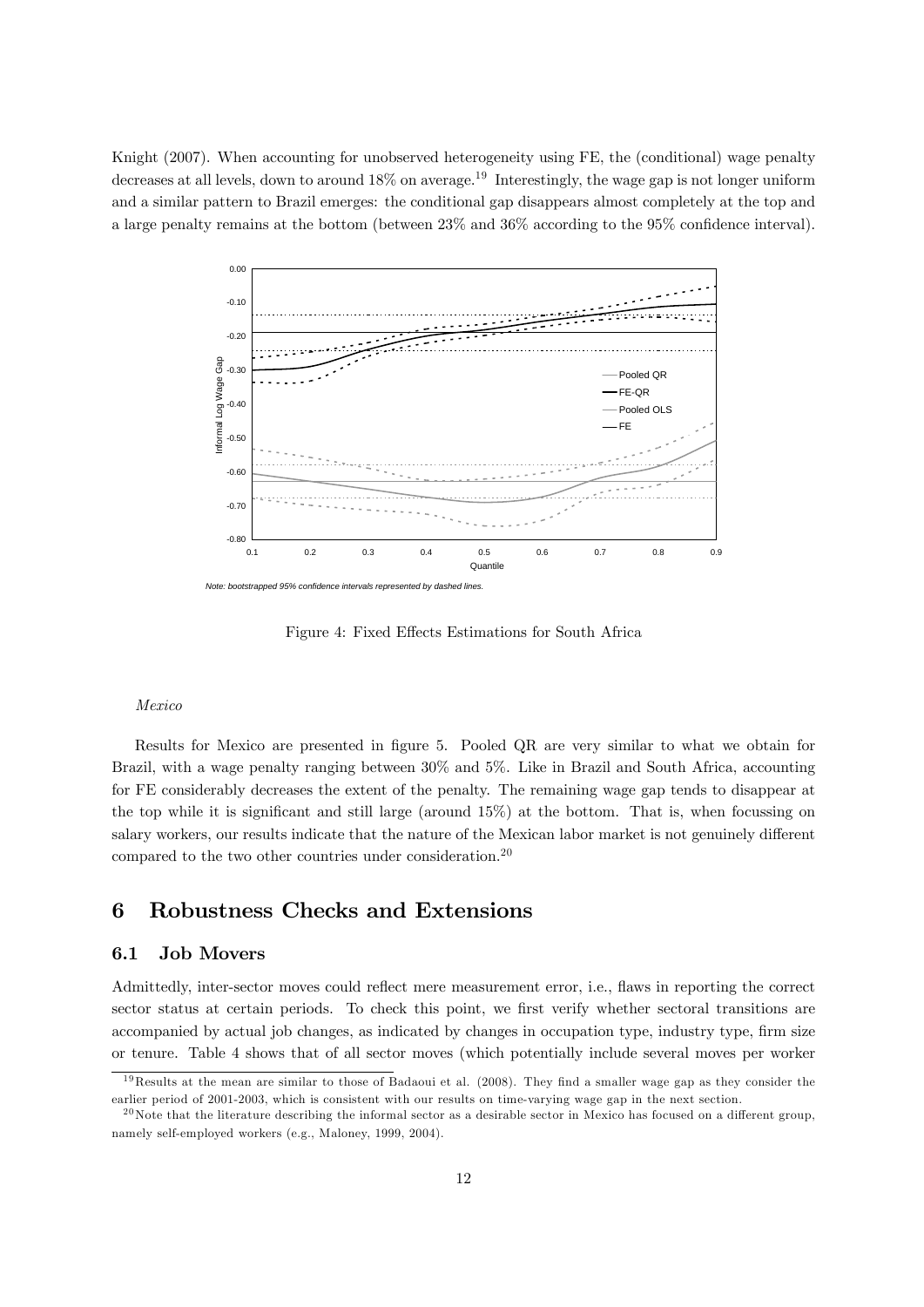

Figure 5: Fixed Effects Estimations for Mexico

over the relevant period), 75% in Brazil , 87% in South Africa and 80% in Mexico are accompanied by a change in at least one of these characteristics. Notably, a third of sector moves in South Africa and Mexico are concomitant with changes in firm size only, which does not fully guarantee that actual job change has occurred. However, even if the worker does not actually move to a different firm, a dramatic change in firm size/organization might imply that genuine changes in the formal/informal nature of jobs occur. As it expands, a firm becomes more at risk of being caught defaulting on stipulated regulation and is therefore more likely to register its workers.

Furthermore, we aim to ensure that our results are robust to measurement error and we reestimate FE-QR solely on *job movers*. According to figure 6, results appear not to be fundamentally different in this case. We further restrict estimations to job moves which are not solely defined by a firm size change; we find that results do not not change dramatically in Brazil and Mexico. The informal wage gap tends however to increase in South Africa, especially in the upper part.

#### 6.2 A Closer Look at the Top

One may genuinely wonder why informal sector workers at the top of the distribution do not face a large wage penalty. To characterize these workers, we run a probit on the population of informal workers where the binary variable takes a value of one if the worker is in the top quintile. In all countries, the top paid are significantly older, more often located in the Sao Paulo region in Brazil or in large urban areas in Mexico, and generally with higher education levels (with the exception of South Africa where they more often hold a vocational degree). Also, they are frequently in industries like the service sector and often hold managerial or administrative positions. This simple descriptive investigation thus shows that informal sector workers at the top have the characteristics of well-paid formal sector employees but are nonetheless categorized as informal workers according to the legalistic definition at use.

Badaoui et al. (2007) theoretically show that the informal sector wage penalty is essentially due to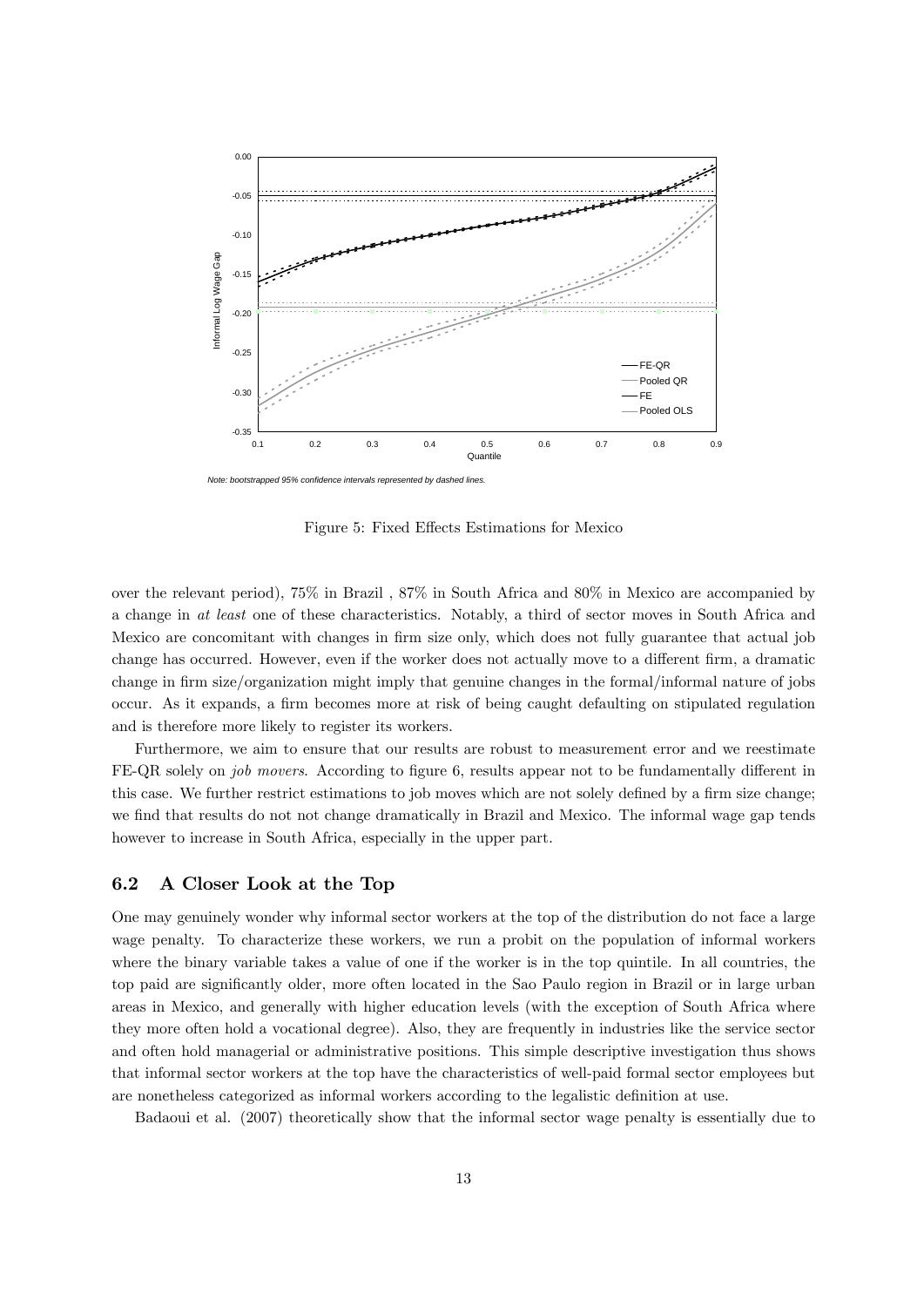

Figure 6: Robustness Check: Estimations on Job Movers

a firm size effect: larger firms pay higher wages and, at the same time, have higher incentives to be registered since they are more likely to be caught defaulting. Probit estimations show that informal workers at the top of the distribution tend be in smaller firms in South Africa and Mexico.<sup>21</sup> In Brazil, however, these workers tend to be more often in large firms and less frequently in very small firms, making them even more comparable to formal sector counterparts.<sup>22</sup> Consequently, if the firm size effect explanation is valid, we should expect some penalty at the top of the distribution in Mexico and South Africa and no penalty at the top in Brazil. Corrected measures of the informal wage gap reported in the previous sub-section point in that direction. Thus, our results seem to support empirically the prediction made in Badaoui et al.  $(2007).^{23}$ 

Findings for the top workers in Brazil also give support to the shift in the literature (and in ILO practice) from the productive view to the legalistic view, as the latter recognizes that informal employment cannot be found solely in small firms (Perry et al., 2006).

#### 6.3 Between-group and Time Variations

The FE-QR model simply uses a dummy variable for the informal sector and may be seen as misspecified. While it is well-known that, in case of misspecification, least square regression provides a minimum mean squared error linear approximation to the true functions, Angrist et al. (2006) provide a similar result for quantile regression. Our findings have therefore meaningful interpretation even if the true informal wage penalty depends on the covariates.

Notwithstanding, we can examine the heterogeneity of the informal wage penalty by interacting it with workers' age and education levels. Figure 7 essentially shows that younger workers face larger penalties,

 $^{21}$ In South Africa, half of top informal workers are located in firms of less than 4 employees compared to 3% of their formal sector counterparts. In Mexico, 18% of them work in firms of more than 16 employees compared to 72% of top formal sector employees.

 $22$  According to Kenyon and Kapaz (2005), tax evasion in Brazil is not limited to small and medium-size enterprises, as is commonly believed. Even large and very large firms report only moderate compliance. Note also that in our data, around  $86\%$  (resp.  $96\%$ ) of informal (resp. formal) sector workers in the top quintile are located in firms with 11 or more employees, compared to 53% only for other informal workers.

 $^{23}$  We also find that informal workers in the lower part of the distribution tend to work in small firms compared to their formal sector counterparts, which is consistent with the significant penalty reported. This also indicates some overlap between the legalistic definition and the firm-size definition.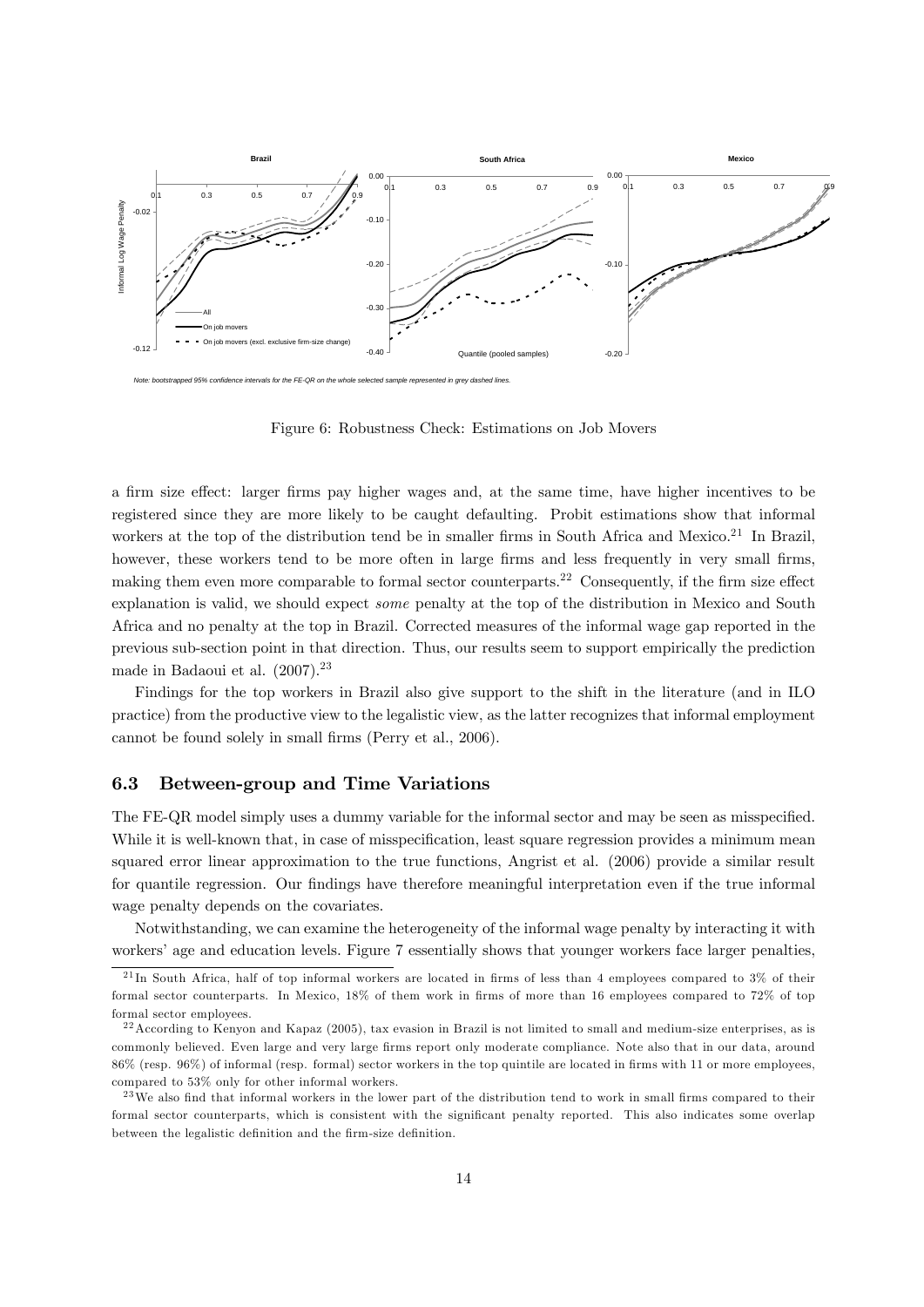especially in Brazil and South Africa. This is in line with previous results by Bosch and Maloney (2007) who suggest that informal salaried work may correspond more closely to the standard queuing view for younger workers. Education levels seem to affect the wage gap only at the two extremes of the distribution. At the top, the informal wage penalty is smaller in all countries  $-$  and even turns into a premium in Brazil – for those with higher education. This could be related to the fact that some of the top informal workers have similar characteristics as their formal sector counterparts, as previously discussed. In the lower part of the distribution, a larger penalty is observed for high education groups in Brazil and Mexico. This possibly reflects that education has a higher return in the formal sector, either because it acts as a signalling device or because this sector is capital-intensive and highly rewarded as a complement to capital inputs (Gong and Van Soest, 2002).

We have assumed so far that the penalty is constant over time. Yet it may be necessary to relax this assumption as our data spans several years (up to 7 years for South Africa). We can estimate a time-varying wage gap  $\delta_t$  by simply interacting the informal sector dummy with year dummies. Results are reported in Figure 8. For all countries, it appears that the time trend is smoother for the (conditional) wage gap, as estimated by FE-QR, compared to the raw wage differential. The trend is very stable in Mexico, with a constant median penalty around 9% over the period 2004-2007. For Brazil, the informal wage penalty is relatively constant around 4% of the median. Yet the period of economic slowdown of the early 2000s is characterized by a smaller penalty (and even a premium in the upper half of the distribution), reflecting faster wage depression in the formal sector.<sup>24</sup> In South Africa, the median gap oscillates around 16% in the first half of the 2000s and doubles in recent years characterized by higher economic growth. Thus, it seems that wages are more procyclical in the formal sector.<sup>25</sup> This is especially the case for those who benefit from the surge in the prices of export commodities as opposed to informal sector workers employed in the service sector.

These results are in apparent contrast with the view that formal sector wages are less responsive to market forces because of labor market regulations like minimum wages. However, evidence for Brazil in figure 8 is consistent with the fact that downward rigidity in the formal sector occurs in lower quantiles (the penalty is relatively constant over time); formal sector wages  $-$  and hence the wage gap  $-$  are procyclical in the second half of the distribution.

## 7 Concluding Discussion

This study complements the existing literature on informality by measuring the informal sector wage gap in Brazil, South Africa and Mexico. Reported earnings have been adjusted to account for taxes paid in the formal sector. Fixed effects quantile estimations are used to perform a distributional analysis while accounting for workers' unobserved heterogeneity. A few interesting conclusions and policy implications are derived from this exercise. Firstly, our results conform to the stylized fact that workers in the formal sector have 'better' observed and unobserved characteristics at all points of the distribution. Secondly, we illustrate the importance of distributional analyses. Standard measures of the informal sector penalty

<sup>&</sup>lt;sup>24</sup> This is in apparent contrast with the view that formal sector wages are less responsive to market forces because of labor market regulations like minimum wages. However, figure 8 is consistent with the fact that downward rigidity in the formal sector occurs in lower quantiles (the penalty is relatively constant over time for those); formal sector wages – and hence the wage gap  $-$  are procyclical in the second half of the distribution.

 $^{25}$  However, this description is static. A more in-depth analysis would require to account for the effect of the business cycle on inter-sector flows (i.e., the size of the informal sector) – see Bosch and Maloney (2007 2008).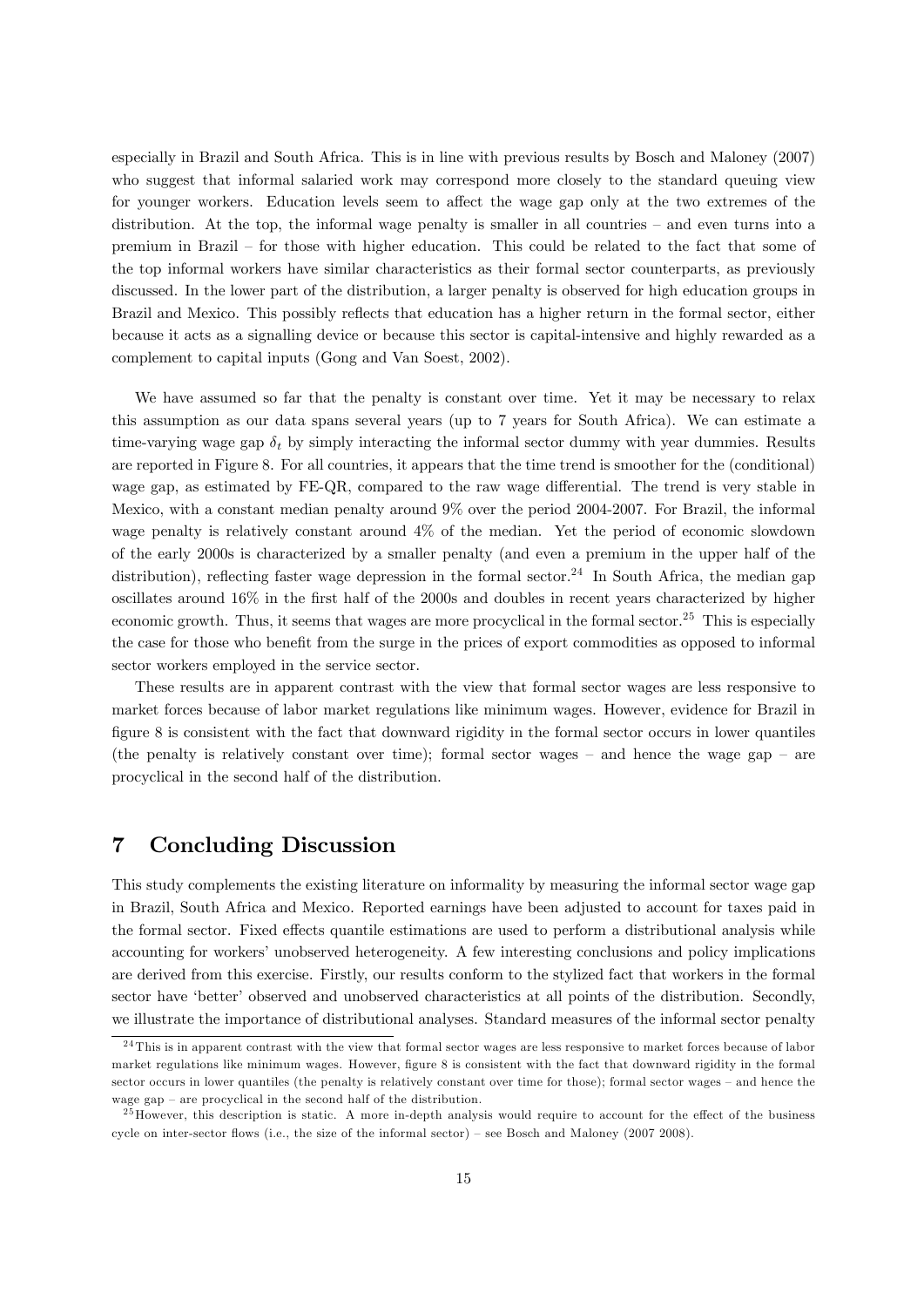

Figure 7: Informal Wage Penalty: Interactions



Figure 8: Informal Wage Penalty: Time Variations

at the mean fails to capture the important within-group heterogeneity found in our results. Thirdly, the distributional pattern obtained by FE-QR is qualitatively similar across all countries. Precisely, most of the wage gap at the top of the distribution disappears. In the lower part, and for younger workers at every quantile, large (unexplained) informal wage penalties remain and could be consistent with some segmentation for these groups (see Tannuri-Pianto and Pianto,  $2002$ ).<sup>26</sup> The fact that the wage penalty is not constant shows that policies aimed to levy labor market regulations should not be applied in a blanket fashion. The key to better functioning and more equitable labor markets may also pertain to additional efforts towards building workers' capabilities.

Some of the limitations of the present study are well-known. In particular, wage gap measures are only part of a more complete welfare analysis. As Badaoui et al. (2008), we have attempted to account for taxes to improve the rending of financial situations in both sectors. Yet some efforts should be made to account for all cash and non-pecuniary advantages attached to a particular sector. This is a considerable challenge, given data limitation and the difficulty to measure welfare (for instance to impute

 $^{26}$  Interestingly, this pattern also applies to South Africa – a country characterized by a smaller informal sector and the presence of large unemployment.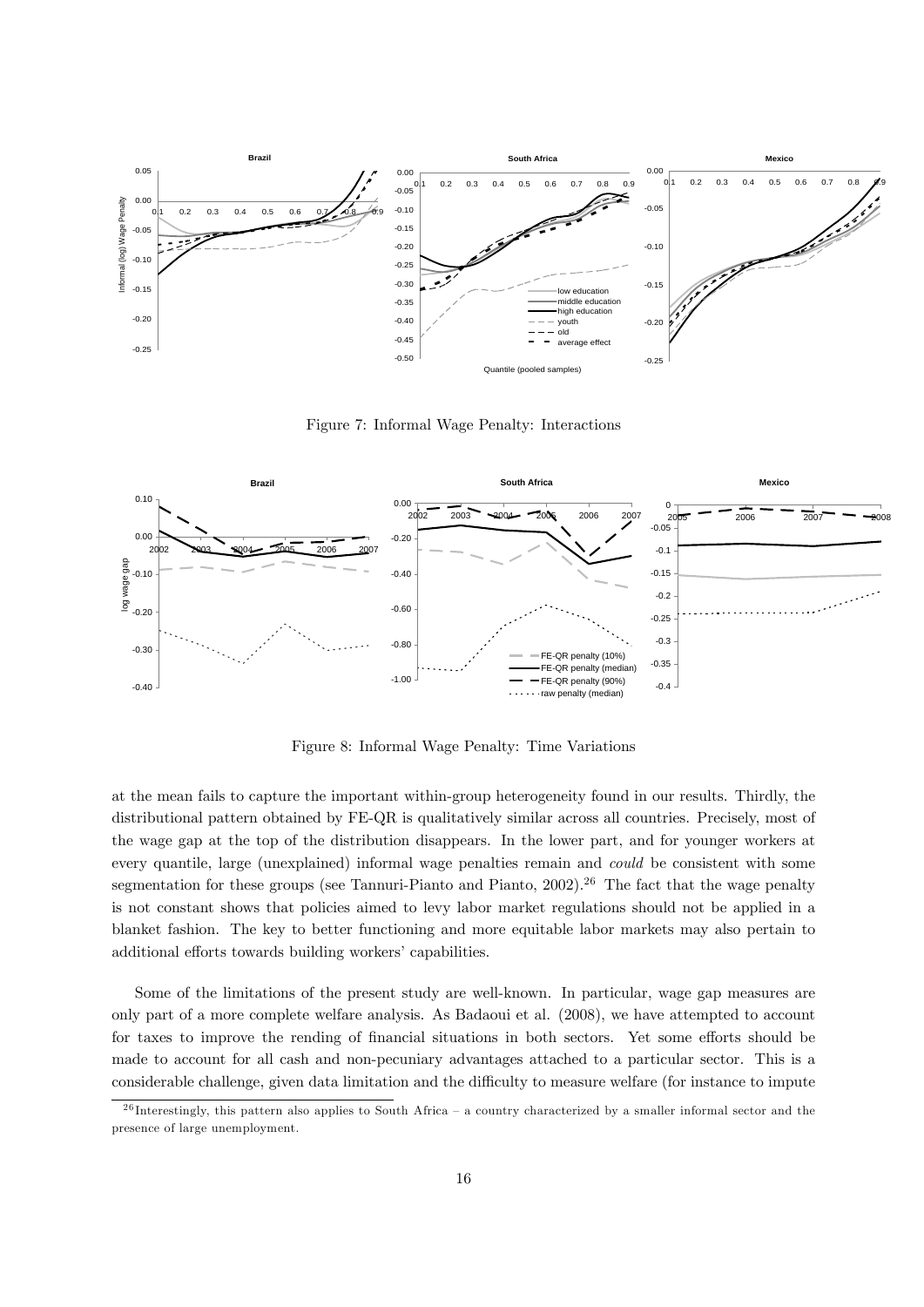future benefits like pensions). Notwithstanding, Bourguignon et al. (2007) show that what makes the Brazilian distribution of income so unequal, in addition to the structure of returns to human capital, is the poor access to non-labor incomes like pensions.

Another issue is the potential limitations in the way unobserved heterogeneity is accounted for. Firstly, while IV estimations face the usual problem of finding convincing instruments, the FE approach is potentially subject to measurement error, an issue carefully investigated in our analysis. Yet, it is encouraging to find that for Brazil, estimates obtained by IV-QR are relatively similar to ours when using FE-QR (cf. Tannuri-Pianto and Pianto, 2002). More systematic comparisons of the two methods for the same country and the same period should be carried out. Secondly, sector choice is not modelled in the present QR framework and selection bias is not necessarily captured by the fixed effects approach. To explicitly account for selection, instruments could be used in the FE model but would require time variation.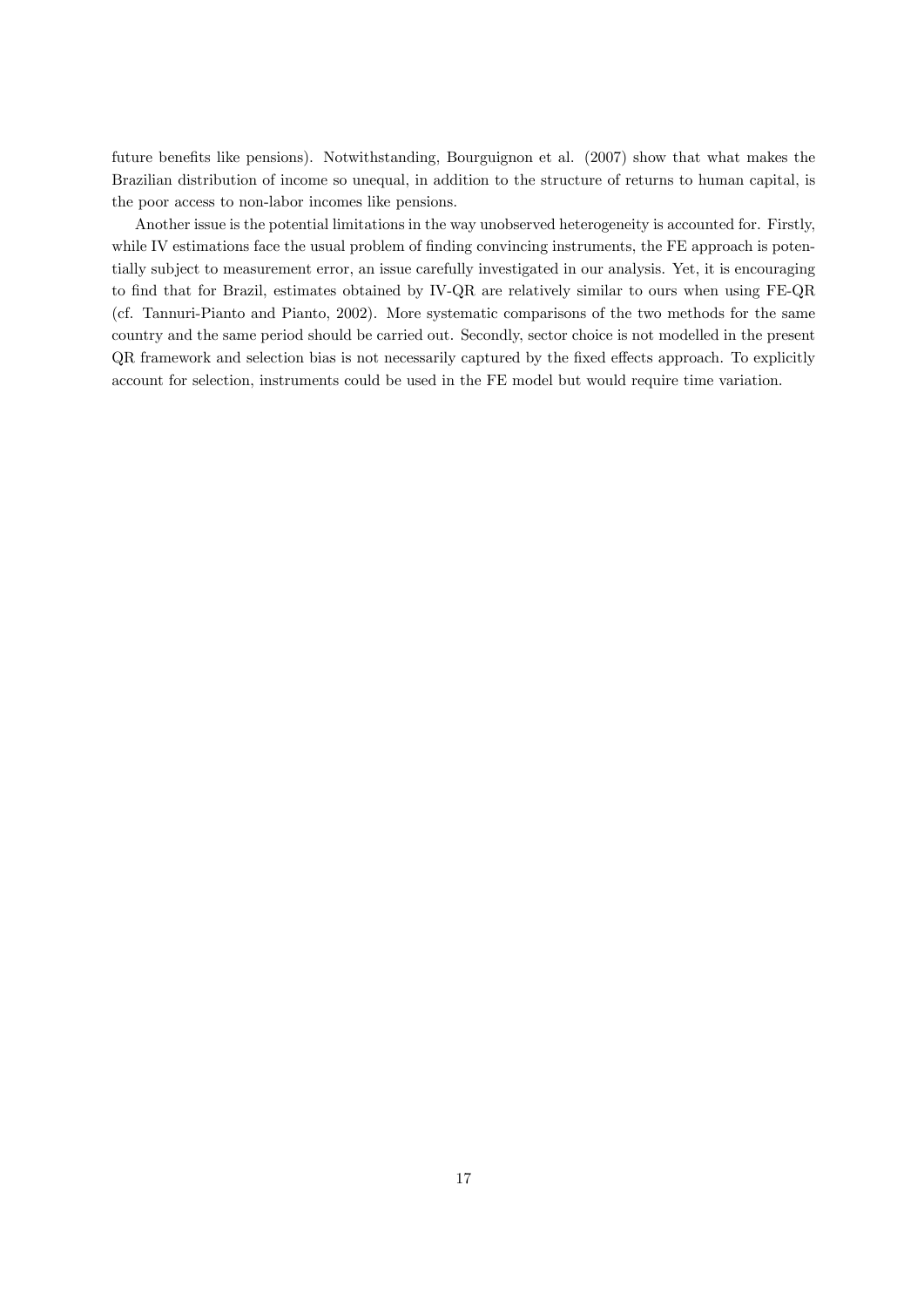## References

- [1] Absalón, C. and C. M. Urzúa (2008): "LATINMOD: preliminary report on Mexico", Latinmod working paper
- [2] Albrecht, J.W., A van Vuuren and S. Vroman (2004): "Decomposing the gender wage gap in the Netherlands with sample selection adjustments", IZA Discussion paper 1400
- [3] Albrecht, J.W., L. Navarro and S. Vroman (2006): "The effects of labor market policies in an economy with an informal sector", IZA Discussion paper 2141
- [4] Amuedo-Dorantes, C. (2004) "Determinants and Poverty Implications of Informal Sector Work in Chile", in Economic Development and Cultural Change, 52(2), 349-368.
- [5] Angrist, J., V. Chernozhukov and I. Fernández-Val (2006): "Quantile Regression under Misspecification, with an Application to the U.S. Wage Structure", Econometrica, 74(2), 539-563
- [6] Antman, F. and D. J. McKenzie (2007) "Earnings Mobility and Measurement Error: A Pseudo-Panel Approach", Economic Development and Cultural Change, 56(1):125-161.
- [7] Arias, O. and M. Khamis (2008): "Comparative Advantage, Segmentation and Informal Earnings: A Marginal Treatment Effects Approach", IZA DP No. 3916
- [8] Badaoui, E. Strobl, E. and Walsh, F (2007): "The Formal Sector Wage Premium and Firm Size", IZA DP No. 3145
- [9] Badaoui, E. Strobl, E. and Walsh, F (2008): "Is There an Informal Employment Wage Penalty? Evidence from South Africa", Economic Development and Cultural Change, 56, 683-710
- [10] Barros, R.P. and Corseuil, C.H. (2001), "The impact of regulations on Brazilian labor market performanceî, Research Network Working Paper No. R-427, Inter-American Development Bank.
- [11] Barros, R., G. Sedlacek, and S. Varanda (1990). Segmentação e mobilidade no mercado de trabalho: a carteira de trabalho em são paulo. Pesquisa e Planejamento Econômico 20 (1).
- [12] Bosch, M. and W. Maloney (2007): "Comparative Analysis of labor Market Dynamics Using Markov Processes: An Application to Informality", World Bank.
- [13] Bosch, M. and W. Maloney (2008): "Cyclical Movements in Unemployment and Informality in Developing Countries", World Bank
- [14] Bourguignon, F., F. Ferreira and P. Leite (2007): "Beyond Oaxaca–Blinder: Accounting for differences in household income distributions", Journal of Economic Inequality.
- [15] Buchinsky, M. (1998): "The dynamics of changes in the female wage distribution in the USA: A quantile regression approach," Journal of Applied Econometrics, 13, 1–30.
- [16] Canay, I. A. (2008): "A Note on Quantile Regression for Panel Data Models", Department of Economics, Northwestern University
- [17] Carneiro,F,G, A. and A. Henley (2001) : "Modelling Formal Vs Informal employment and earnings: microeconometric evidence for Brazil", Annals of the XXIX National Meeting of Economics of ANPEC.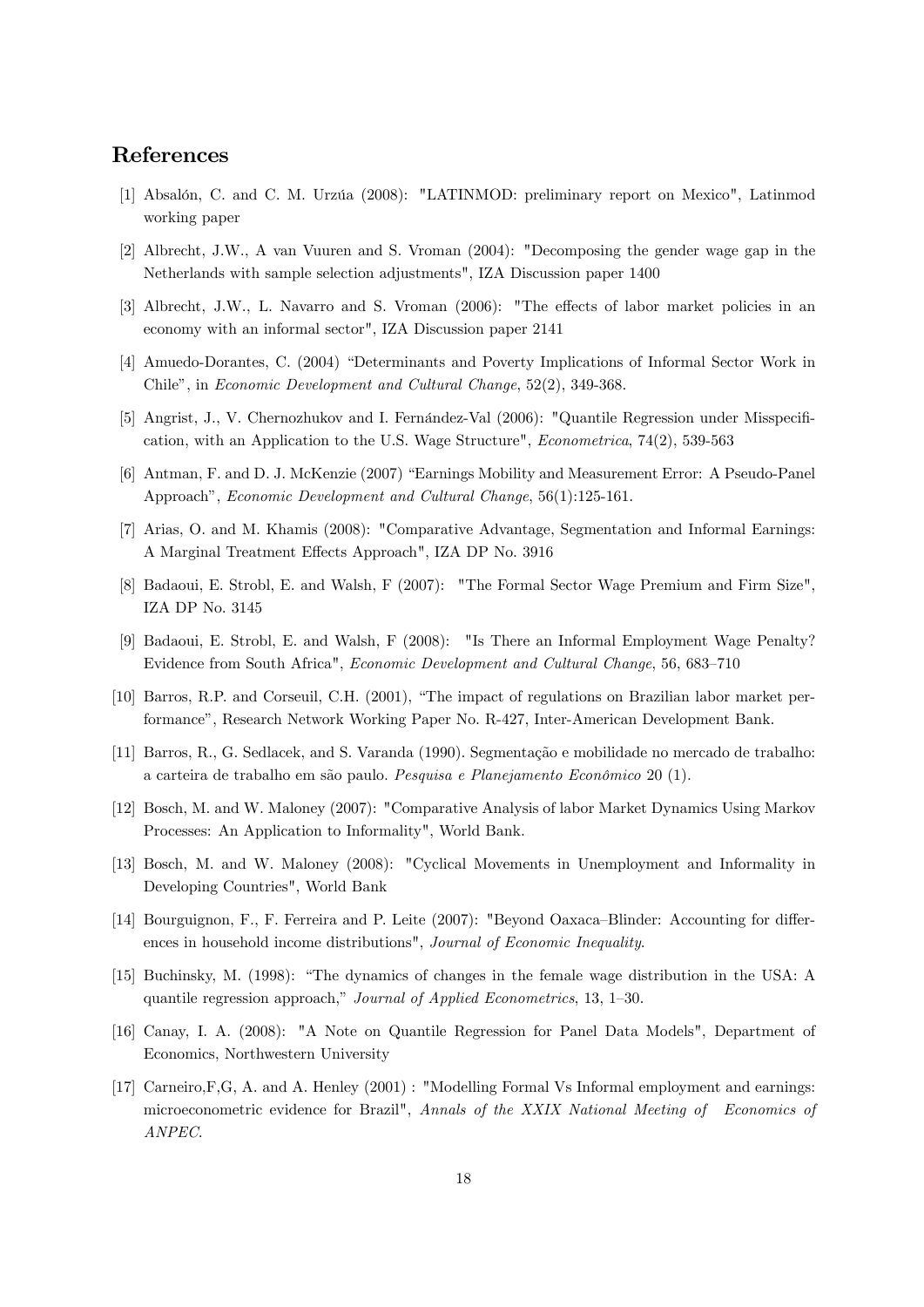- [18] Cichello, P.L., G.S. Fields, M. Leibbrandt (2005): "Earnings and Employment Dynamics for Africans in Post-apartheid South Africa: A Panel Study of KwaZulu-Natal", Journal of African Economies, 1-48.
- [19] Cunningham, W. and W.F. Maloney (2001): "Heterogeneity among Mexico's microenterprises: an application of factor and cluster analysis", *Economic Development and Cultural Change*, 50(1) 131-56.
- [20] Dickens, W. and K. Lang (1985): "A Test of the Dual labor Market Theory", American Economic Review, Vol. 75, No. 4, pp.792-805
- [21] Duryea, S., G. Marquez, C. Pages and S. Scarpetta (2007): "For Better or for Worse? Job and Earnings Mobility in Nine Middle and Low Income Countries", mimeo IDB.
- [22] Fields,G. S. (1975): "Rural-Urban Migration, Urban Unemployment and Underemployment, and job search activity in LDCs" Journal of Development Economics, Vol. 2, pp. 165-187.
- [23] Fields,G. S. (2005): "A Guide to Multisector labor Markets Models", Paper prepared for the World Bank labor Market Conference.
- [24] Fields, G. S. (2006). 'Modelling labor market policy in developing countries: A selective review of the literature and needs for the future', mimeo., December, Cornell University.
- [25] Funkhouser, E (1997): "Mobility and labor Market Segmentation: The Urban labor Market in El Salvador", Economic Development and Cultural Change, Vol. 46, No.1, pp.123-153
- [26] Gindling, T. H. (1991): "Labor Market Segmentation and the Determinants of Wages in the Public, Private-Formal and Informal Sectors in San-Jose, Costa Rica", Economic Development and Cultural Change,Vol. 39, No. 3, pp. 585
- [27] Goldberg, P.K. and Pavcnik, N. (2003), "The response of the informal sector to trade liberalization". Journal of Development Economics, 72(2): 463-496.
- [28] Gong, X., A. van Soest, and E. Villagomez (2004): "Mobility in the urban labor market: a panel data analysis for Mexico", Economic Development and Cultural Change
- [29] Gong, X. and A. van Soest (2002): "Wage differentials and mobility in the urban labor market: a panel data analysis for Mexico", labor Economics, Vol. 9, Issue 4, pp. 513-529
- [30] Gunther, I and A. Launov (2007): "Competitive and Segmented Informal labor Markets", IZA Discussion Papers 2349, Institute for the Study of labor (IZA).
- [31] Heckman, J., Sedlacek, G. (1985): "Heterogeneity, aggregation and market wage functions: an empirical model of self-selection in the labor market", Journal of Political Economy 93, 1077–1125.
- [32] Henley, A., G.R. Arabsheibani, and F.G. Carneiro (2007): "On defining and measuring the informal sector", Policy research working paper 3866, World Bank.
- [33] Hoek, J. (2007): "labor Flows in Formal and Informal labor Markets in Brazil", mimeo
- [34] Hofmeyr, J.F. (2002): "The importance of segmentation in the South African labor market", University of Natal.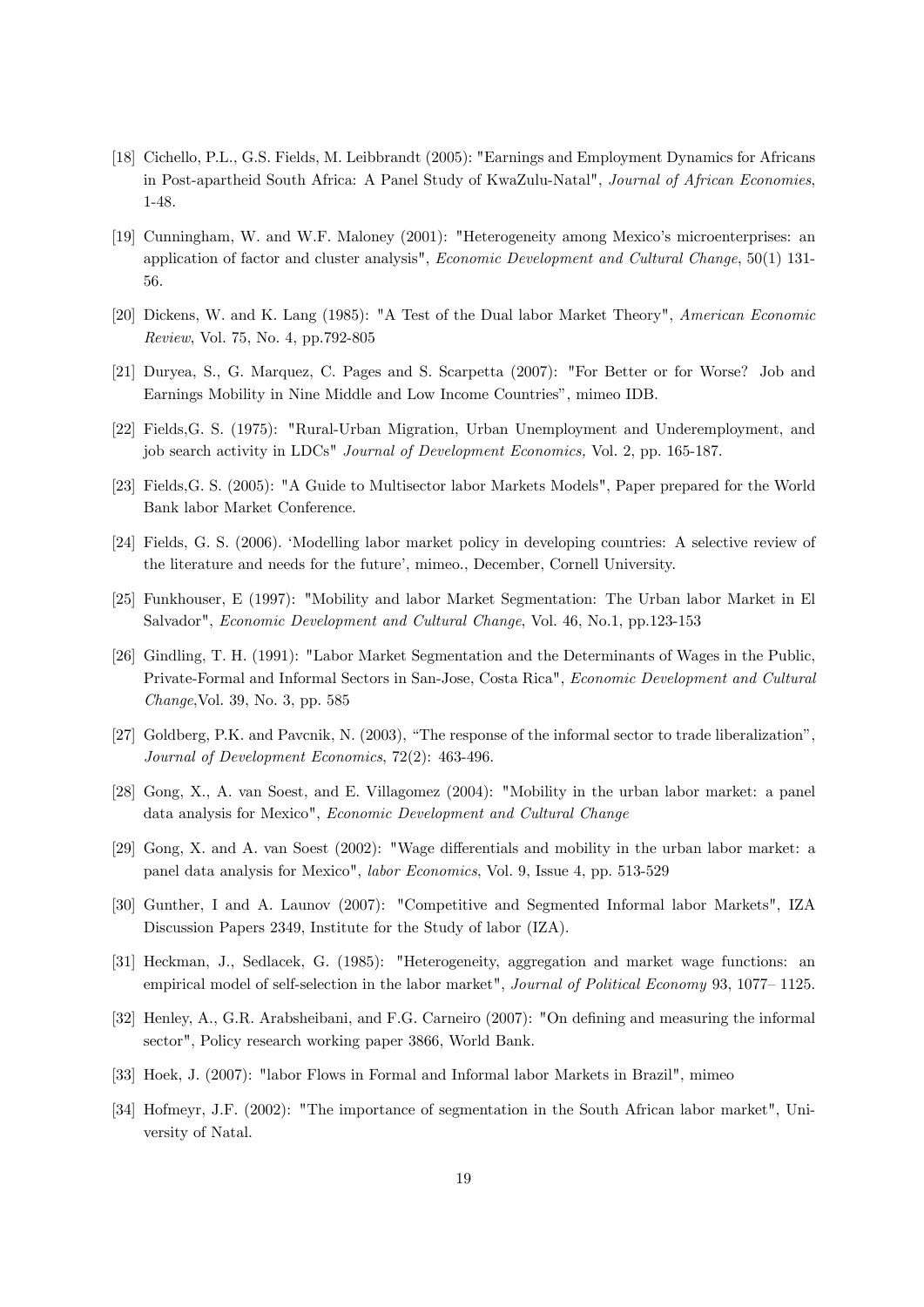- [35] Immervoll, H., H. Levy, J.R. Nogueira, C. O'Donoghue and R. Bezerra de Siqueira (2007): "The Impact of Brazil's Tax-Benefit System on Inequality and Poverty", IZA DP No. 2114
- [36] Jütting, J., T. Xenogiani and J. Parlevliet (2007): "Work and Well-Being: Informal employment revisited", OECD Development Centre
- [37] Kenyon T. and E. Kapaz (2005): "The Informality Trap: Tax Evasion, Finance, and Productivity in Brazil", Public policy for the private sector, Note 301, World Bank.
- [38] Kingdon, G., and Knight, J. (2001) "Why high open unemployment and small informal sector in South Africa?" Centre for the Study of African Economies, Department of Economics, University of Oxford, October 2001.
- [39] Kingdon, G. and J. Knight (2007). ëUnemployment in South Africa, 1995-2003: Causes, problems and policies', *Journal of African Economies*, forthcoming.
- [40] Koenker, R. (2004): "Quantile Regression for Longitudinal Data", Journal of Multivariate Analysis, 91, 74-89.
- [41] Koenker, R. and P.T. Ng (2005): "A Frisch-Newton Algorithm for Sparse Quantile Regression", Acta Mathematicae Applicatae Sinica, 21, 225-236.
- [42] Leontaridi, M. (1998) "Segmented labor Markets: Theory and Evidence." Journal of Economic Surveys  $12(1)$ : pp.  $103-109$ .
- [43] Magnac,T. (1991): "Segmented or Competitive labor Markets?", Econometrica,Vol.59. No.1, pp.165- 187.
- [44] Maloney,W.F. (1999): "Does Informality Imply Segmentation in Urban labor Markets? Evidence from Sectoral Transitions in Mexico", World Bank Economic Review, Vol.13, No.3, pp.275-302
- [45] Maloney,W.F. (2004): "Informality revisited", World Development, 32 (7), 1159-78
- [46] Marcouiller, D. and V. Ruiz de Castilla and C. Woodruff (1997): "Formal Measures of the Informal-Sector Wage Gap in Mexico, El Salvador, and Peru", Economic Development and Cultural Change, University of Chicago Press, Vol. 45, No.2, pp 367-92.
- [47] Martin, P. (1999): "Trade and Migration: The Mexican–US Experience", University of California, Davis mimeo
- [48] Menezes-Filho, N., N. Mendes, and E. Almeida (2004): "O diferencial de salarios formal-informal no brasil: Segmentação ou vies de seleção?", Revista Brasileira de Economia 58 (2).
- [49] Pratap, S. and Quintin, E. (2006) "Are labor Markets Segmented in Developing Countries? A Semiparametric Approach." European Economic Review
- [50] Perry, G., W. Maloney, O. Arias, P. Fajnzylber, A. Mason, J. Saavedra-Chanduvi (2006, eds.), Informality: Exit and Exclusion, World Bank latin America and Caribbean Studies.
- [51] Ruffer, T. and J. Knight (2007): "Informal sector labor markets in developing countries", University of Oxford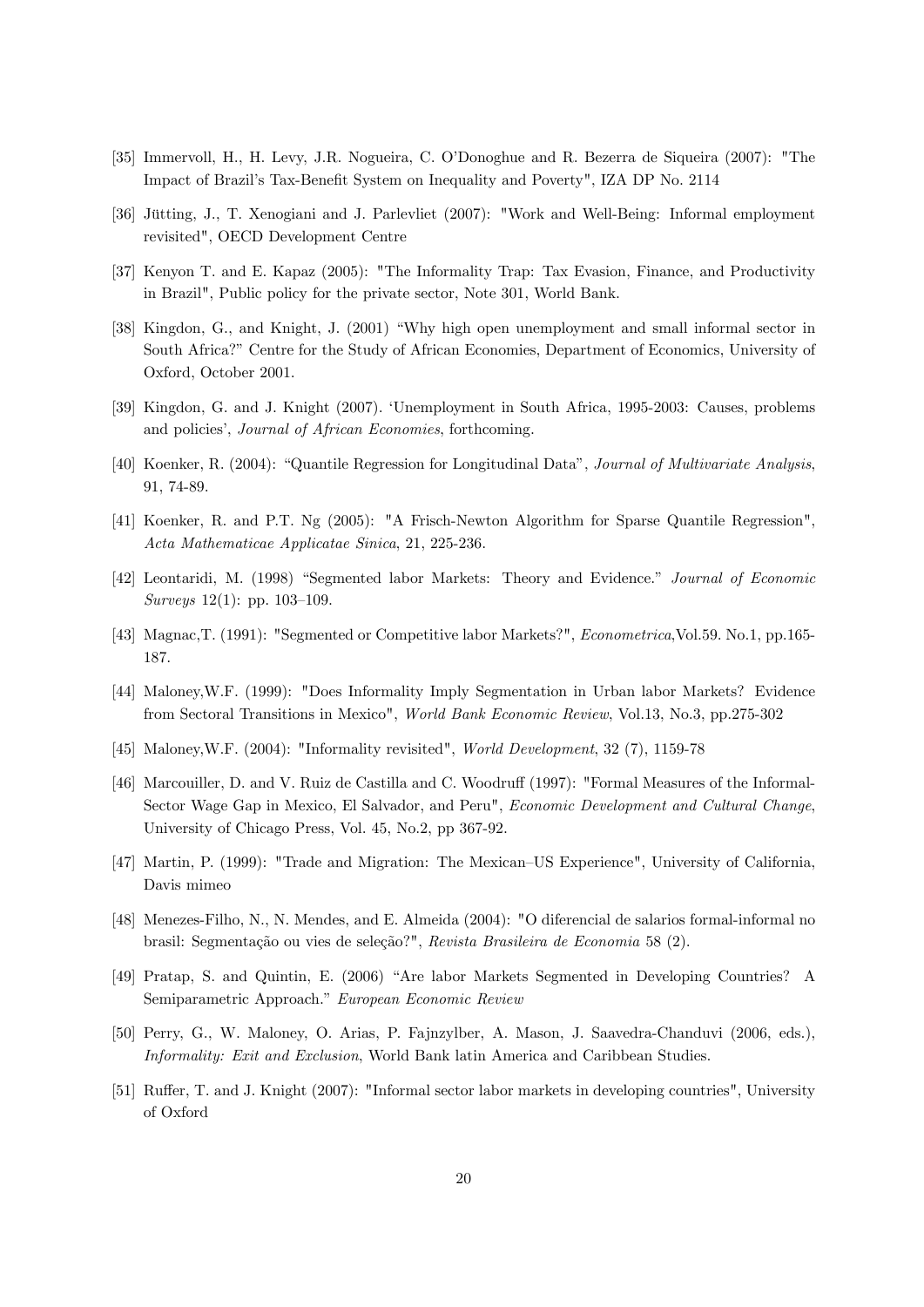- [52] Saavedra, J. and A. Chong (1999): "Structural reforms, institutions and earnings: evidence from the formal and informal sectors in urban Peru", Journal of Development Studies, 35(4), 95-116
- [53] Tannuri-Pianto, M.E. and D.M. Pianto (2002): "Informal Employment in Brazil  $A$  Choice at the Top and Segmentation at the Bottom: A Quantile Regression Approach", Department of Economics Working Paper 236, University of Brasilia.
- [54] Tannuri-Pianto, M.E., D.M. Pianto and O. Arias (2004): "Informal Employment in Bolivia: A Lost Proposition", World Bank, mimeo.
- [55] Ulyssea, G. and D. Szerman (2006): "Job Duration and the Informal Sector in Brazil", Instituto de Pesquisa Economica Aplicada.
- [56] Valodia, I., L. Lebani and C. Skinner (2006): "Low-waged and informal employment in South Africa", mimeo
- [57] Vink, N., J. Kirsten and C.Woermann (2004): "South Africa's Consumer Price Index For Food (CPIF): A Comparative Historical View", Agrekon, Vol .43, No. 2
- [58] Yamada, G. (1996) : "Urban Informal Employment and Self-employment in Developing Countries: Theory and Evidence." Economic Development and Cultural Change, 44, 289-314.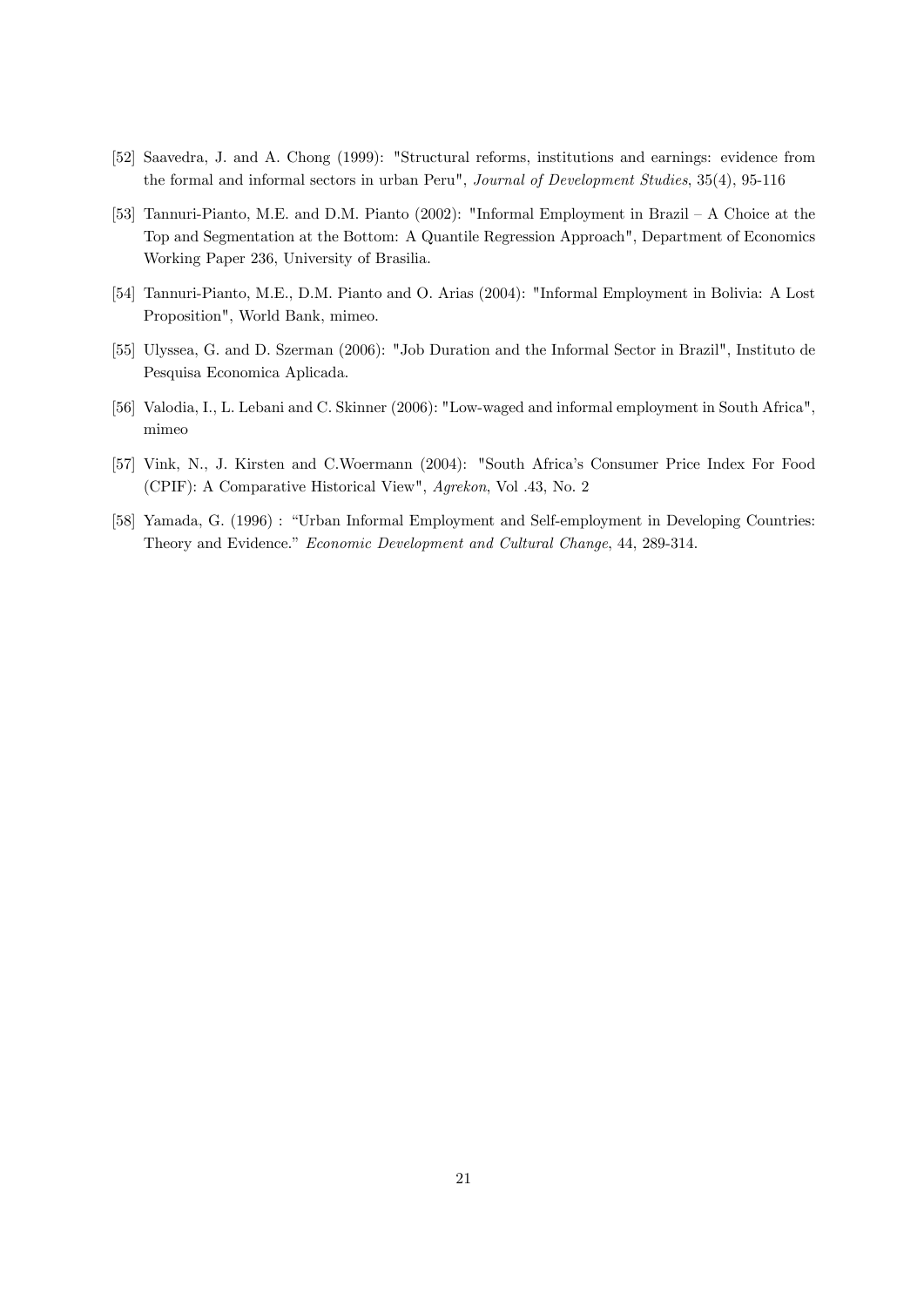|              |                                                                                                                         | brackets (annual income)                                                                                                      | marginal rate                                                | Others                                                                                                                                                                              |  |
|--------------|-------------------------------------------------------------------------------------------------------------------------|-------------------------------------------------------------------------------------------------------------------------------|--------------------------------------------------------------|-------------------------------------------------------------------------------------------------------------------------------------------------------------------------------------|--|
|              | in 2002 PPP\$                                                                                                           | in % of median income                                                                                                         |                                                              |                                                                                                                                                                                     |  |
| Brazil       | $0 \dots 10,485$<br>$10,486$ 20.971<br>$20,971 +$                                                                       | $0.0$ 1.3<br>$1.3$ $2.6$<br>$2.6 +$                                                                                           | 0%<br>15%<br>27.5%                                           |                                                                                                                                                                                     |  |
| South Africa | $0 \dots 9,091$<br>$9.091$ 13,468<br>13,468  26,936<br>26,936  37,037<br>37,037  57,239<br>57,239  80,808<br>$80.808 +$ | $0.0 \dots 0.6$<br>$0.6$ 0.9<br>$0.9$ 1.7<br>$1.7 \dots 2.4$<br>$2.4 \dots 3.7$<br>$3.7 \dots 5.2$<br>$5.2 +$                 | $0\%$<br>18%<br>25%<br>30%<br>35%<br>38%<br>40%              | A tax rebate of PPP\$ 1,636<br>also applies for all $(a)$                                                                                                                           |  |
| Mexico       | 0656<br>656  5,570<br>5,570  9,789<br>9,789  11,379<br>11,379  13,624<br>13,624  27,478<br>27,478  43,309<br>$43,309 +$ | $0.0$ $0.1$<br>$0.1 \dots 1.0$<br>$1.0$ $1.8$<br>$1.8 \dots 2.1$<br>$2.1 \ldots 2.5$<br>$2.5$ $5.0$<br>$5.0$ $7.9$<br>$7.9 +$ | 1.9%<br>6.4%<br>10.9%<br>16%<br>17.9%<br>19.9%<br>22%<br>28% | People with earnings in the<br>first 3 brackets also receive a<br>refundable tax credit from<br>PPP\$ 538 (for zero earnings)<br>down to PPP\$ 288 at a<br>threshold of PPP\$ 9,766 |  |

Table 1: Tax Schedule

Notes: Tax rules in force in Brazil, South Africa and Mexico in year 2002, 2002 and 2007 respectively

In our calculation, uprating of income thresholds are also accounted for as well as (small) structural adjustments over the period

@ For persons aged 65+, there is no second bracket and the theshold to the third is 14,356; the rebate is increase by 1,010.

# Ex: someone at the end of the 2nd bracket (5,570) has a negative net tax liability of -178; someone close to the end of the 3rd bracket has to pay a net tax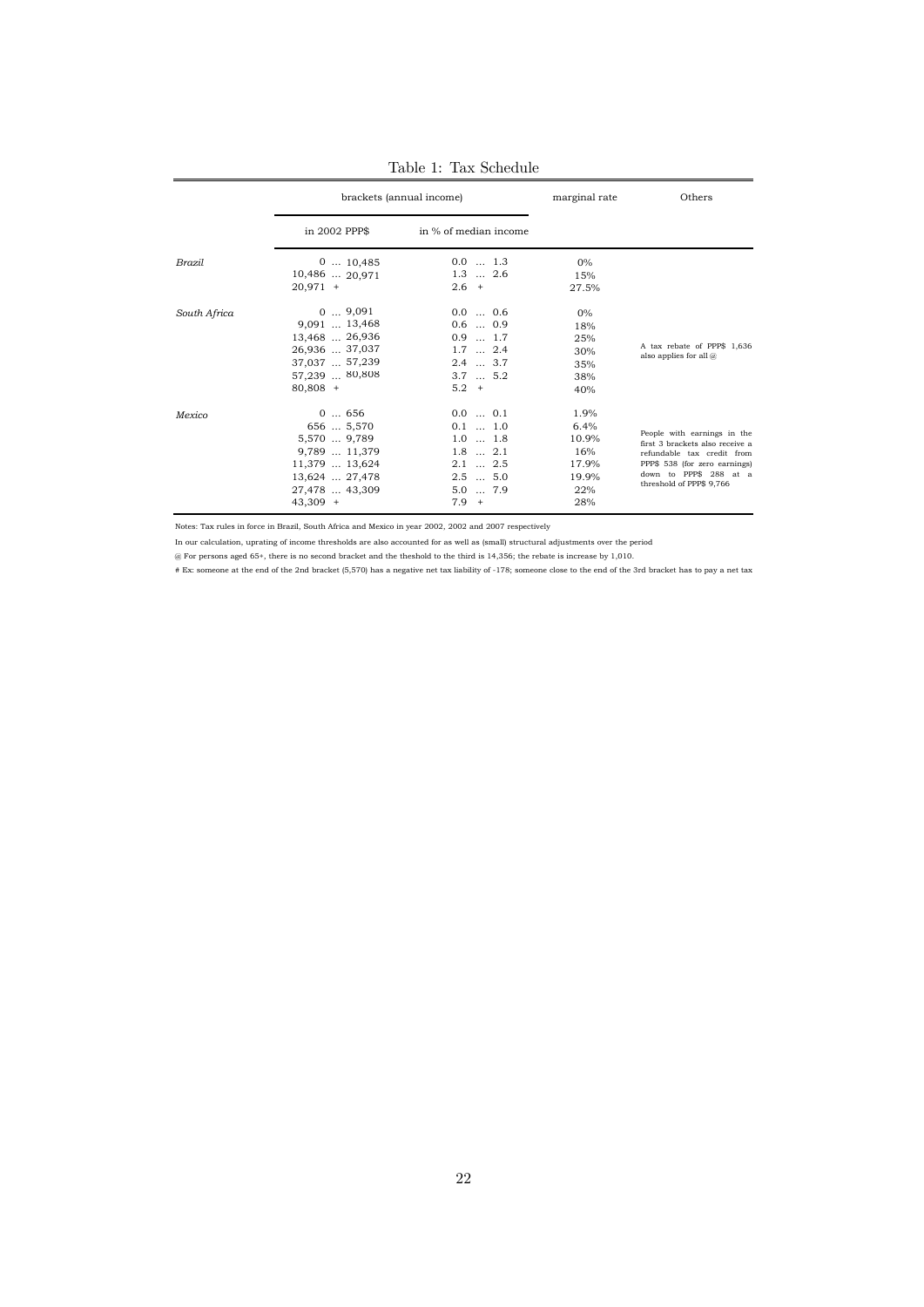|                          |                  | <b>Brazil</b> |               | South Africa    |          |                  |                |          |
|--------------------------|------------------|---------------|---------------|-----------------|----------|------------------|----------------|----------|
| Variable                 | Formal           | Informal      |               | Formal          | Informal |                  | Formal         | Informal |
| Gross hourly wage        | 4.77             | 3.53          |               | 2.54            | 0.99     |                  | 2.75           | 2.30     |
|                          | (6.94)           | (4.92)        |               | (3.67)          | (1.60)   |                  | (1.91)         | (1.96)   |
| Net hourly wage          | 4.43             | 3.53          |               | 2.39            | 0.99     |                  | 4.60           | 4.93     |
|                          | (5.52)           | (4.92)        |               | (3.07)          | (1.60)   |                  | (1.91)         | (2.22)   |
| Demographics             |                  |               |               |                 |          |                  |                |          |
| Age                      | 36.5             | 35.9          |               | 38.5            | 38.9     |                  | 34.6           | 32.1     |
| # children               | 3.2              | 3.3           |               | 1.7             | 2.1      |                  | 1.8            | 1.6      |
| household size           | 3.8              | 3.9           |               | 5.9             | 6.3      |                  | 4.6            | 4.9      |
| % married                | 0.64             | 0.54          |               | 0.63            | 0.47     |                  | 0.62           | 0.44     |
| Black                    | 0.07             | 0.07          | Black         | 0.74            | 0.86     |                  |                |          |
| Brown                    | 0.32             | 0.33          | Coloured      | 0.26            | 0.14     |                  |                |          |
| White                    | 0.61             | 0.60          |               |                 |          |                  |                |          |
| Education                |                  |               |               |                 |          |                  |                |          |
| No Schooling             | 0.01             | 0.01          | No schooling  | 0.09            | 0.15     | No Schooling     | 0.02           | 0.04     |
| $1-3$ years              | 0.04             | 0.04          | Primary       | 0.31            | 0.40     | $1-3$ years      | 0.04           | 0.08     |
| 4-7 years                | 0.24             | 0.24          | Secondary     | 0.53            | 0.42     | 4-7 years        | 0.24           | 0.34     |
| 8-10 years               | 0.18             | 0.18          | Vocational    | 0.07            | 0.03     | 8-10 years       | 0.45           | 0.40     |
| $11+$ years              | 0.53             | 0.53          | University    | 0.001           | 0.00     | $11+$ years      | 0.25           | 0.13     |
| Province                 |                  |               |               |                 |          |                  |                |          |
| Recife                   | 0.06             | 0.04          | Western Cape  | 0.21            | 0.11     | > 100,000 Inhab. | 0.72           | 0.56     |
| Salvador                 | 0.07             | 0.06          | Eastern Cape  | 0.09            | 0.16     | 15,000-99,999    | 0.11           | 0.17     |
| Belo Horizonte           | 0.16             | 0.11          | Northern Cape | 0.08            | 0.05     | 2,500-14,999     | 0.08           | 0.14     |
| Rio de Janeiro           | 0.27             | 0.35          | Free State    | 0.11            | 0.08     | < 2,500          | 0.08           | 0.13     |
| Sao Paulo                | 0.25             | 0.29          | Kwazulu-Natal | 0.11            | 0.14     |                  |                |          |
| Porto Alegre             | 0.18             | 0.15          | North West    | 0.11            | 0.13     |                  |                |          |
|                          |                  |               | Gauteng       | 0.12            | 0.11     |                  |                |          |
|                          |                  |               | Mpumalanga    | 0.11            | 0.10     |                  |                |          |
| Economic sector          |                  |               | Limpopo       | 0.05            | 0.12     |                  |                |          |
| Manufacturing            | 0.32             | 0.18          |               | 0.22            | 0.07     |                  | 0.36           | 0.18     |
| Construction             | 0.07             | 0.14          |               | 0.08            | 0.20     |                  | 0.10           | 0.33     |
| Trade & Retail           | 0.23             | 0.29          |               | 0.18            | 0.12     |                  | 0.24           | 0.14     |
| Services                 | 0.24             | 0.23          |               | 0.11            | 0.30     |                  | 0.14           | 0.08     |
| Transport and Comm.      | 0.13             | 0.11          |               | 0.04            | 0.12     |                  | 0.09           | 0.16     |
| Other*                   | 0.01             | 0.04          |               | 0.38            | 0.20     |                  | 0.07           | 0.12     |
| # panel observations     |                  |               |               |                 |          |                  |                | 260,878  |
| # workers                | 27,420<br>13,710 |               |               | 20,053<br>9,099 |          |                  |                |          |
| Share of informal sector |                  | 15%           |               |                 |          |                  | 100,868<br>43% |          |
|                          |                  |               |               | 11%             |          |                  |                |          |

Table 2: (Selected Samples: Descriptive Statistics

Statistics concern the selected sample of male aged 15-65, neither in education nor in the public sector. Data covers the period 2002-2007 for Brazil,<br>2001-2007 for South Africa and 2005-2008 for Mexico. Log hourly wages i

*\* includes agricultural and mining for South Africa (rural workers are included for this country)*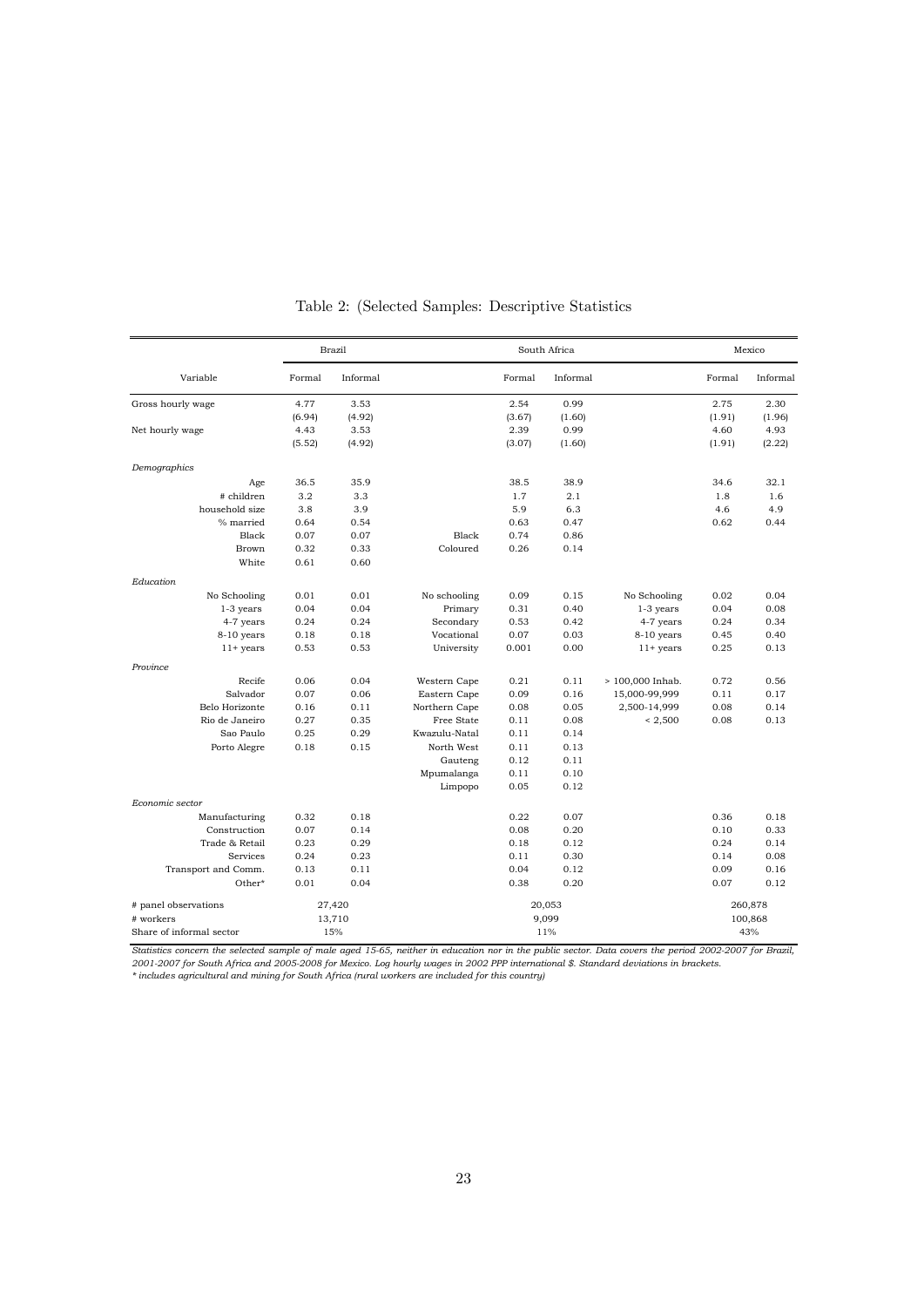|                  | Variable           | <b>Brazil</b> |               |               | South Africa |                 | Mexico        |              |         |  |  |
|------------------|--------------------|---------------|---------------|---------------|--------------|-----------------|---------------|--------------|---------|--|--|
| Demographics     | Ref:               |               | white, single |               |              | black, single   |               |              | Single  |  |  |
|                  | Age                | $-0.217$      | (0.017)       |               | $-0.068$     | (0.015)         |               | $-0.130$     | (0.005) |  |  |
|                  | Age squared        | 0.003         | (0.000)       |               | 0.001        | (0.000)         |               | 0.001        | (0.000) |  |  |
|                  | # children         | $-0.028$      | (0.038)       |               | 0.091        | (0.021)         |               | 0.003        | (0.005) |  |  |
|                  | household size     | 0.067         | (0.034)       |               | $-0.022$     | (0.010)         |               | 0.039        | (0.004) |  |  |
|                  | Married            | $-0.414$      | (0.061)       |               | $-0.281$     | (0.061)         |               | $-0.729$     | (0.026) |  |  |
|                  | Black              | $-0.157$      | (0.115)       | Coloured      | $-0.246$     | (0.087)         |               |              |         |  |  |
|                  | Brown              | $-0.086$      | (0.070)       |               |              |                 |               |              |         |  |  |
| Education        | Ref:               | no schooling  |               |               | no schooling |                 |               | no schooling |         |  |  |
|                  | 1-3 Years          | $-0.079$      | (0.256)       | Primary       | $-0.331$     | (0.080)         | 1-3 Years     | $-0.291$     | (0.061) |  |  |
|                  | 4-7 Years          | 0.068         | (0.227)       | Secondary     | $-0.976$     | (0.087)         | 4-7 Years     | $-0.686$     | (0.053) |  |  |
|                  | 8-10 Years         | $-0.136$      | (0.232)       | Vocational    | $-1.501$     | (0.143)         | 8-10 Years    | $-1.281$     | (0.054) |  |  |
|                  | $11+Years$         | $-0.575$      | (0.228)       | University    | $-1.597$     | (0.849)         | $11+Years$    | $-1.759$     | (0.057) |  |  |
| Province<br>Ref: |                    | Recife        |               |               | Western Cape | >100,000 Inhab. |               |              |         |  |  |
|                  | Salvador           | 0.085         | (0.155)       | Eastern Cape  | 0.938        | (0.105)         | 15,000-99,999 | 0.728        | (0.026) |  |  |
|                  | Belo Horizonte     | $-0.193$      | (0.136)       | Northern Cape | 0.203        | (0.119)         | 2,500-14,999  | 0.962        | (0.029) |  |  |
|                  | Rio de Janeiro     | 0.473         | (0.128)       | Free State    | 0.161        | (0.121)         | < 2,500       | 0.685        | (0.029) |  |  |
|                  | Sao Paulo          | 0.530         | (0.131)       | Kwazulu-Natal | 0.515        | (0.113)         |               |              |         |  |  |
|                  | Porto Alegre       | 0.001         | (0.142)       | North West    | 0.608        | (0.115)         |               |              |         |  |  |
|                  |                    |               |               | Gauteng       | 0.412        | (0.114)         |               |              |         |  |  |
|                  |                    |               |               | Mpumalanga    | 0.223        | (0.120)         |               |              |         |  |  |
|                  |                    |               |               | Limpopo       | 0.994        | (0.130)         |               |              |         |  |  |
| Economic sector  | Ref:               | Construction  |               |               | Construction |                 |               | Construction |         |  |  |
|                  | Manufacturing      | $-1.092$      | (0.092)       |               | $-1.521$     | (0.088)         |               | $-1.818$     | (0.022) |  |  |
|                  | Trade & Retail     | $-0.451$      | (0.090)       |               | $-1.041$     | (0.082)         |               | $-1.549$     | (0.023) |  |  |
|                  | <b>Services</b>    | $-0.577$      | (0.093)       |               | 0.075        | (0.077)         |               | $-1.382$     | (0.026) |  |  |
|                  | Transport and Comm | $-0.835$      | (0.106)       |               | 0.143        | (0.100)         |               | $-0.140$     | (0.027) |  |  |
|                  | Other              | 0.316         | (0.169)       |               | $-1.494$     | (0.077)         |               | $-0.429$     | (0.027) |  |  |
| Period           | Ref:               | year 2002     |               |               | year 2001    |                 |               | year 2005    |         |  |  |
|                  | 2003               | $-0.040$      | (0.083)       | 2002          | $-0.242$     | (0.069)         | 2006          | $-0.021$     | (0.015) |  |  |
|                  | 2004               | $-0.045$      | (0.092)       | 2003          | $-0.180$     | (0.080)         | 2007          | $-0.099$     | (0.018) |  |  |
|                  | 2005               | $-0.095$      | (0.093)       | 2004          | $-0.072$     | (0.090)         | 2008          | $-0.716$     | (0.020) |  |  |
|                  | 2006               | $-0.146$      | (0.094)       | 2005          | 0.082        | (0.091)         |               |              |         |  |  |
|                  | 2007               | $-0.330$      | (0.103)       | 2006          | 0.115        | (0.092)         |               |              |         |  |  |
|                  |                    |               |               | 2007          | 0.171        | (0.093)         |               |              |         |  |  |
| Constant         |                    | 2.533         | (0.418)       |               | 0.685        | (0.316)         |               | 4.394        | (0.100) |  |  |

## Table 3: Probit: Informal Sector

*Dependent variable = 1 if informal sector. Standard errors are in brackets.*